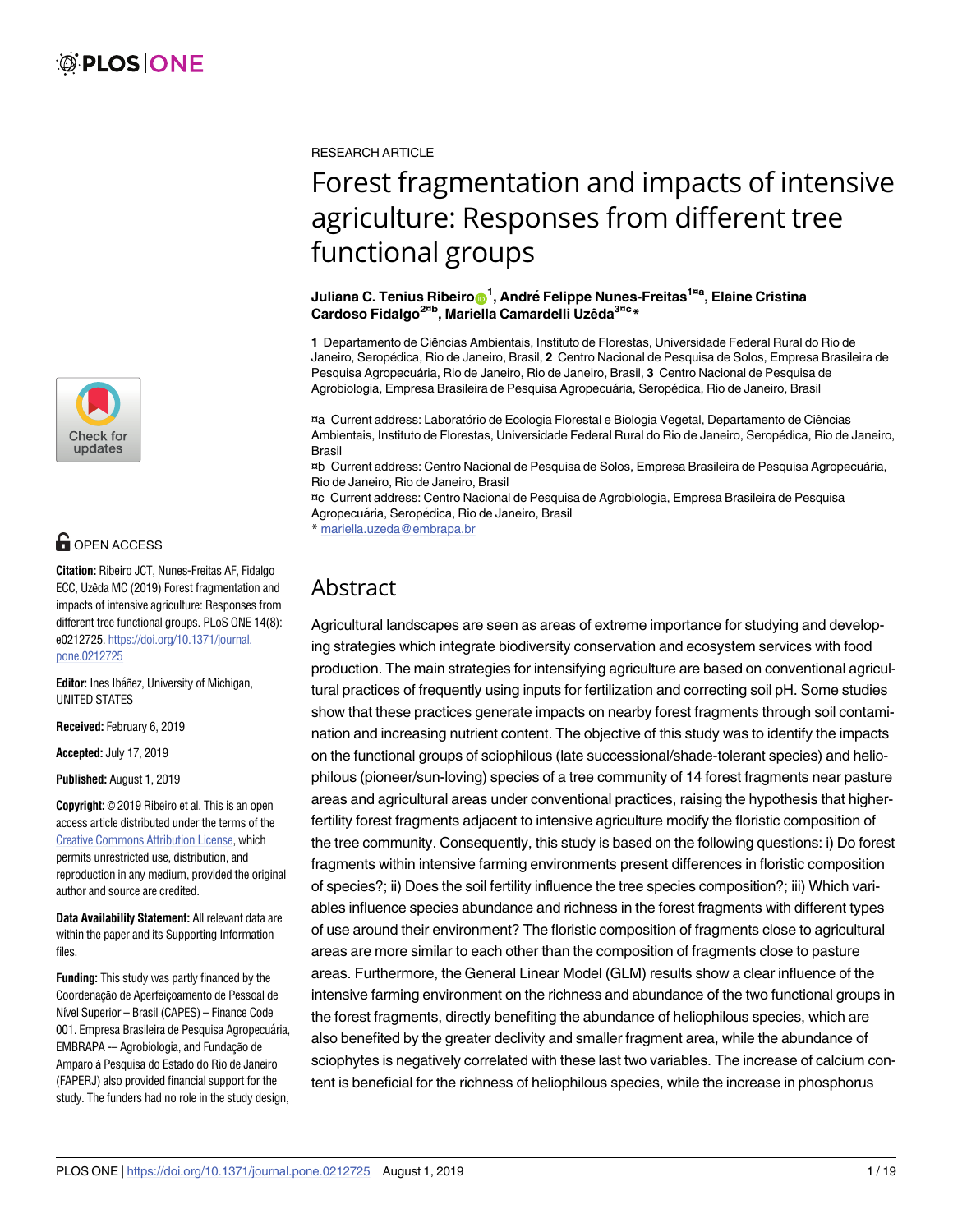<span id="page-1-0"></span>data collection and analysis, decision to publish, or preparation of the manuscript.

**Competing interests:** The authors have declared that no competing interests exist.

content influences a reduction in the richness of sciophyte species, which also strongly respond to the isolation between fragments. The results indicate a dominance trend of pioneer species in fragments with nutritionally enriched soils, providing evidence that the intense adoption of inputs in cultivated areas causes concrete impacts on the diversity of the tree community.

### **Introduction**

With the global demand for increased food production, agriculture is in increasing world expansion  $[1,2]$  $[1,2]$  $[1,2]$ , mainly in tropical countries  $[3]$  $[3]$ . This is one of the main activities causing reduction and fragmentation of natural forests worldwide [[4\]](#page-15-0) and occupies almost 40% of the soil throughout the planet [[5\]](#page-15-0). Thus, agricultural landscapes are today seen as areas of extreme importance for studying and developing strategies that integrate biodiversity conservation and ecosystem services with food production [\[2,6\]](#page-15-0). The main concern with this reality is focused on tropical regions which have the world's highest biodiversity and the greatest pressure for increasing agricultural land [[7,8\]](#page-15-0). It raises the need to develop production models that not only take into account greater production efficiency, but also the externalities that are implied on the biodiversity and ecosystem services of a landscape  $[2,6,9-12]$ .

One of the main consequences of fragmentation is the edge effect  $[13-15]$ , which is generated by creating borders between forest and agricultural ecosystems. The creation of this abrupt border is the main cause of alterations in the microclimate, the soil fertility and the presence of chemical substances from the surroundings in the borders and interior of the frag-ments [\[15,16](#page-15-0)]. This has short- and long-term effects on species composition [13,17-20], often favoring the proliferation of generalist and pioneer species [\[21–23](#page-15-0)] and hardy exotic species [\[22–25\]](#page-15-0).

Edge effects are generally more intense in fragments of smaller area and with greater edge ratio [\[14,22,26](#page-15-0)]. However, the intensity and types of edge effects have direct connection with the characteristics and usage intensity in the environment [\[15,23](#page-15-0),[27\]](#page-15-0).

The main practices for agricultural intensification are fertilization and pH correction which demands a frequent use of chemical inputs [\[1](#page-14-0)[,2](#page-15-0)]. Some studies show that the intensification of these practices in agricultural fields causes changes in soil chemical characteristics on nearby forest fragments through contamination by fertilizers. [[28,29\]](#page-16-0). This contamination occurs via fertilized soil particles in the crops being transported by wind to the fragments. These changes in fertility levels of soils in forest fragments can have significant impacts on the floristic composition due to the great influence of soil chemical characteristics on vegetation composition and spatial distributions [[30–36\]](#page-16-0).

Some nutrients are limiting to the growth of trees in forest environments  $[37-40]$ , and the continuous increase of fertility levels in forest fragment soils may lead to alterations in soil chemical relationships [[39–41\]](#page-16-0), and possible species losses due competition and mortality [\[42,43\]](#page-16-0). Some studies suggest that some species such as pioneers are more efficient in using nutrient surpluses, with an increase in growth rates [[33](#page-16-0),[39,40,43\]](#page-16-0). Thus, changes in soil fertility conditions along with other impacts associated with forest fragmentation may favor the establishment of pioneer species to the detriment of late successional species.

This study was conducted in a region of Atlantic Forest which, like most tropical forests, has developed on naturally acidic and nutrient poor soils. The vegetation of these forests developed with high species diversity and adapted to these chemical characteristics of the soil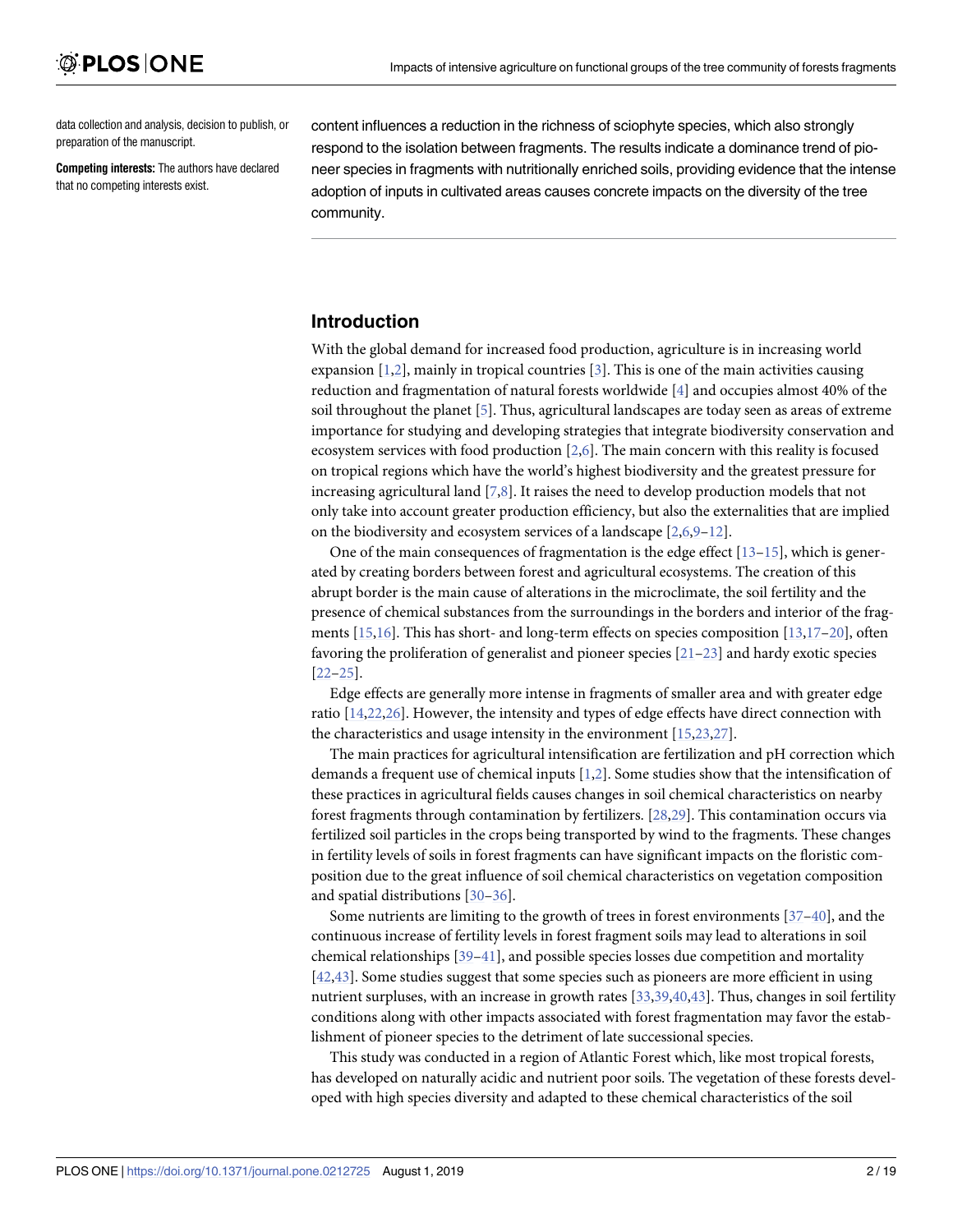<span id="page-2-0"></span>through mechanisms which enabled better absorption and utilization of nutrients and tolerance to high levels of aluminum [\[36\]](#page-16-0).

A recent study showed increasing natural vegetation in the Atlantic Forest in recent years, however this biome still remains as a biodiversity hotspot [[44](#page-16-0)]. This is because the native vegetation remains extremely fragmented amidst a modified matrix such as agriculture and livestock-producing landscapes, and much of the vegetation is low quality with a predominance of degraded secondary fragments [[44,45\]](#page-16-0).

Thus, the present study aimed to identify the impacts on the functional groups of sciophilous and heliophilous species in the tree community of forest fragments in the Atlantic Forest near agriculture areas with conventional practices of intensive fertilizer use. Pioneer or heliophilous species are those which require direct light for seed germination, or those generally classified as pioneers and early secondary. These species are the first colonizers of an environment in early ecological succession stages or which are common in altered natural environments. The non-pioneer/late successional or sciophilous species are those which can germinate and develop under shade, being found under the canopy [\[46\]](#page-16-0). It was hypothesized that the higher fertility of forest fragment soils adjacent to intensive agriculture modifies the floristic composition of the tree community, adopting the premise that there are nutrients added into the soils of these fragments [[29](#page-16-0)].

Studies which aim to observe vegetation patterns with isolated factors such as the chemical characteristics of the soil present limitations due to the great correlation between the soil parameters and the vegetation itself, with it being greatly important to consider the landscape aspects, especially when it comes to heterogeneous landscapes [\[20\]](#page-15-0). These would include several factors related to forest fragmentation, water availability, and others [[30,32,47\]](#page-16-0). Therefore, in order to identify the impact of a change in the fertility levels within forest fragments on the floristic composition of these sites, the vegetation correlation with local factors related to the soil also needs to be evaluated. These factors such as slope, soil grain size and canopy opening, as well as factors related to forest fragmentation such as size, isolation and shape of the fragments directly affect the floristic composition. Thus, this study was guided by the following questions:

- i. Do forest fragments within intensive farming environments present differences in floristic composition of species?
- ii. Does the soil fertility influence the tree species composition?
- iii. Which variables influence the species abundance and richness in the forest fragments with different types of use around their environment?

#### **Materials and methods**

#### **Site description**

The study was carried out in the Guapi-Macacu Basin in the state of Rio de Janeiro, located east of Guanabara Bay. The predominant climate in the region is Af tropical wet according to the Köppen classification. The average precipitation varies between 1,300 and 2,200 mm and the temperature between 14 and 27°C, presenting an average of 21.1°C [\[48\]](#page-16-0). The vegetation of the region is Dense Ombrophilous Lowland Forest included in the Atlantic Forest (sensu stricto) [\[49\]](#page-16-0). The forest cover of the basin occupies 42.4% of the territory and is divided into larger and continuous fragments in areas of higher elevation, while hills and hillocks are located in the lowlands with smaller and more dispersed forests in the landscape [[48](#page-16-0)].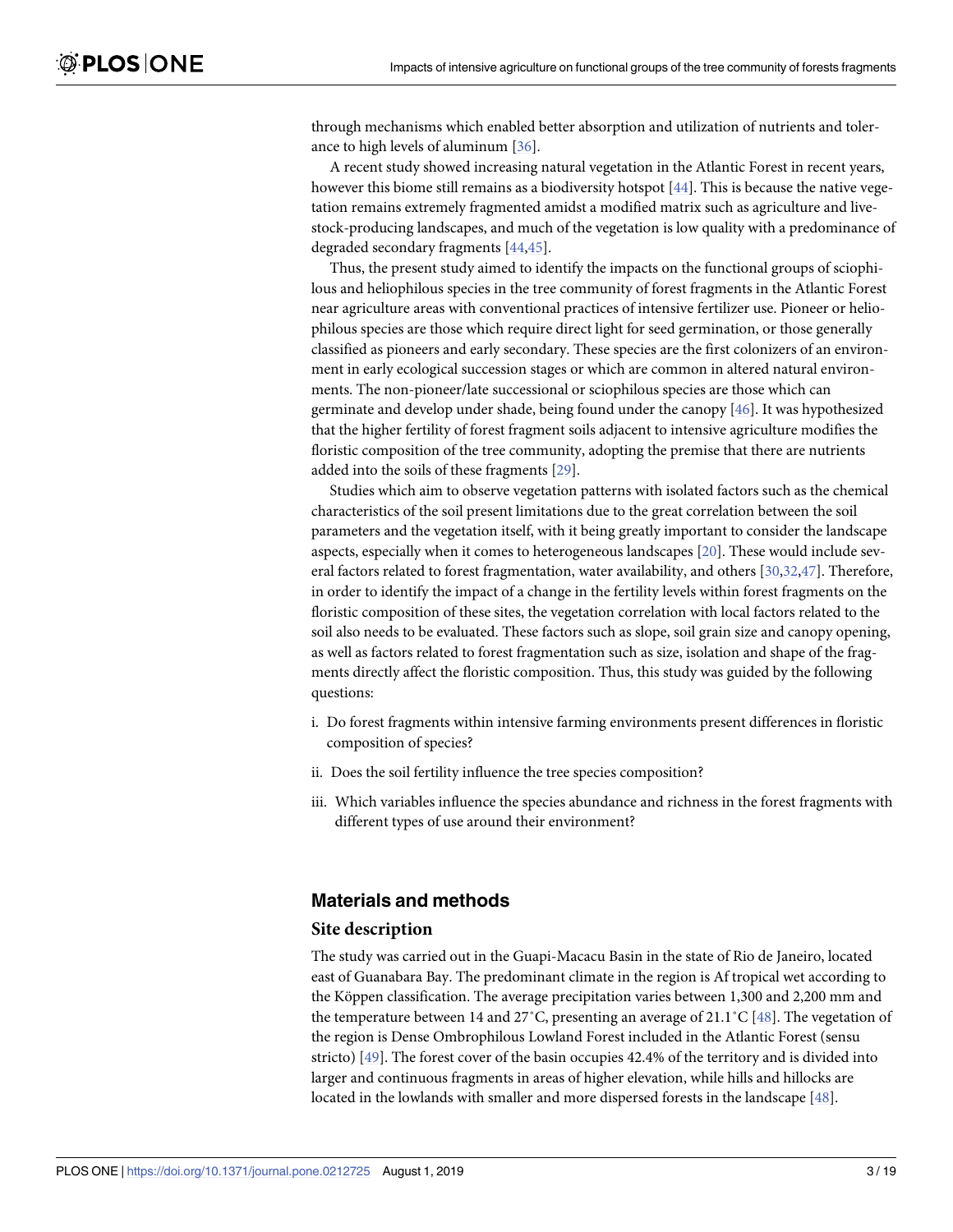The study was developed in 14 forest fragments dispersed in the Basin, with an environment predominantly consisting of agriculture and livestock. The fragments were selected in four size ranges: 4 small fragments (*<* 15 ha), 4 medium fragments (*>* 19 *<* 30 ha), 3 large fragments (*>* 90 *<* 200 ha) and 3 segments of continuous forests (*>* 40,000 ha) belonging to the *Parque Estadual dos Três Picos* forest. Continuous forest segments were used to control fragmentation effects. The Atlantic Forest fragments selected for this study have been fragmented for at least 18 years, and their selection followed some criteria such as the native vegetation structure (given by stratification, tree size and life forms), management and usage history. There has been a great effort in identifying fragments of similar structure and with similar dynamics of use in their surroundings in the last ten years.

The fragments are surrounded by different soil uses, predominantly pastures and crops (43.6% and 4.8% of the territory, respectively) (Fig 1). Agriculture herein will be treated as intensive crop, with high use of agricultural inputs and soil tillage, and pastures.

All the forest fragments used in this research work were located in private properties. All the owners were contacted and gave permission for the researchers involved in this work to enter and to collect data prior to the field collections. No specific permits from local authorities were necessary because there was no need for tree cutting or intervention to any endangered or protected species.

Intensive use areas are characterized by annual corn (*Zea mays*) rotations with manioc cultivation (*Manihot esculenta*), with high frequency of soil rotation through plowing followed by harvesting and use of fertilizers and lime. An average of 2000 kg.ha<sup>-1</sup> lime and 60 kg<sup>-1</sup> of 4-14-8 NPK fertilizer are added for the corn cultivation. Some proprietors use organic compost (manure) applied as cover as a complement to chemical fertilization. Agrochemicals are also frequently used to control pests such as caterpillars (*Spodoptera frugiperda*). After this, new plowing and harrowing is carried out for planting the manioc roots, without new chemical fertilization. Management activities are almost non-existent in pasture areas (*Brachiaria*



Fig 1. Location of the studied fragments and land use classes in the Guapi-Macacu River Basin, Rio de Janeiro, **Brazil.**

<https://doi.org/10.1371/journal.pone.0212725.g001>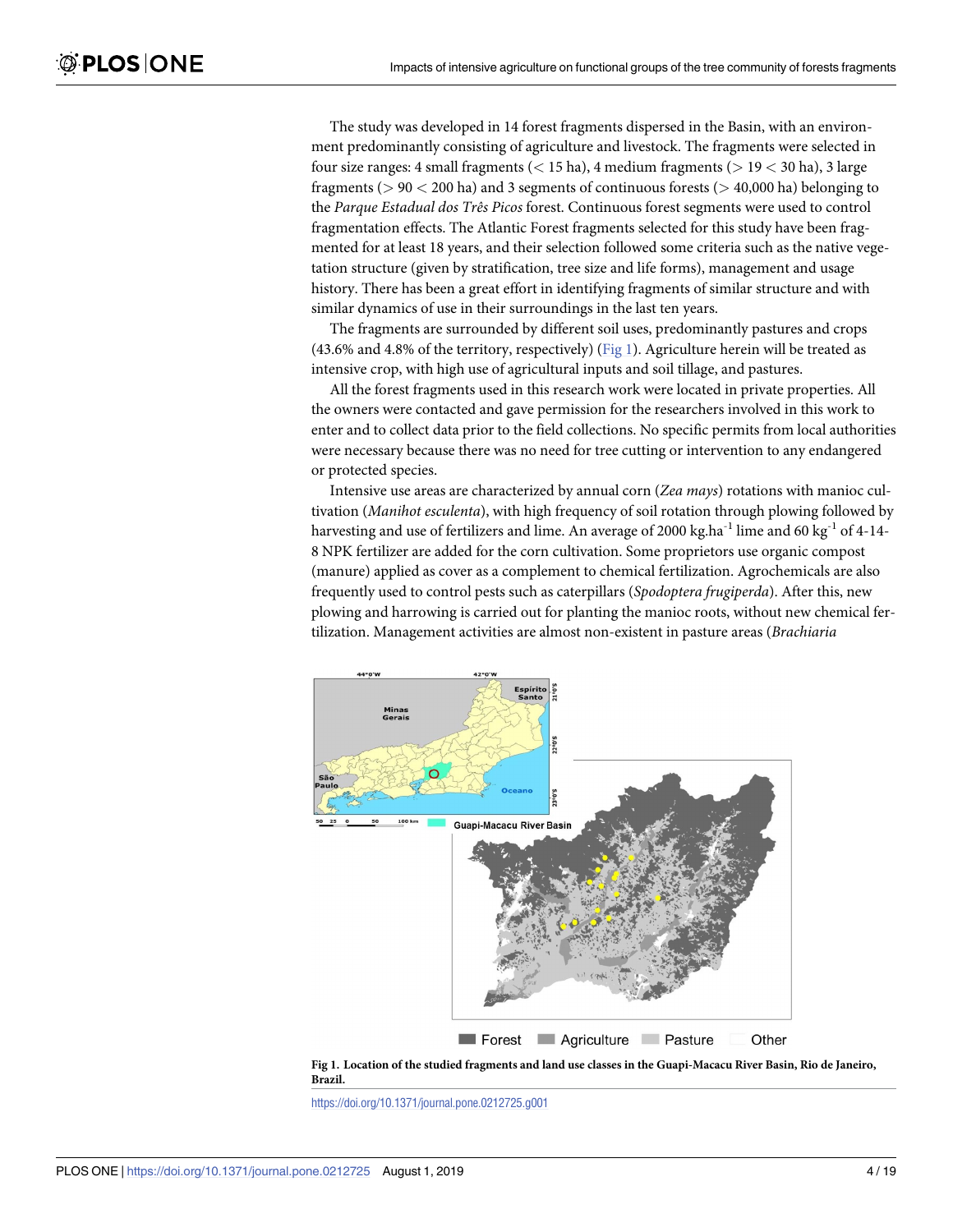<span id="page-4-0"></span>*brizantha*), with only general grazing occurring. The maximum stocking density of cattle is on average 1 head.ha<sup>-1</sup>

The criteria described by Laurance et al. (2002) [\[50\]](#page-16-0) were adopted as references to evaluate the effect of the soil use on the native vegetation areas. These authors establish that the anthropic area of the environment must have a minimum size of 100 m in length and the same area of width in contact with the fragment edge.

#### **Sampling design**

Six fragments were evaluated for an adequate evaluation of the established questions, with an agricultural percentage in their perimeter being zero, and 5 fragments and 3 areas of continuous forest (part of the *Parque Estadual dos Três Picos*) with a variable percentage in their perimeter surrounded by agriculture covering all size classes of the selected fragments. All the matrices classified as intensive crops have a continuous usage history for at least 10 years.

The selected forest fragments are characterized by a sloping hillside relief, typically uphill from the edge of the forest toward the interior, and thus three different strata were established for sampling, with the sole objective of sampling the differences in slope and distances from the edge of the fragment to the production areas. The fragments were stratified as follows: i)  $1<sup>st</sup>$ third—area closer to the agroecosystem, which has greater anthropic influence; ii)  $2<sup>nd</sup>$  third– the area next to the  $1<sup>st</sup>$  third, generally with great slope; iii) Final third—top hill region, with lower slopes. Three plots of 50 x 5 m (250 m<sup>2</sup>) were allocated in each third, which totals an area of 2,250  $m<sup>2</sup>$  per fragment. The plots were systematically delimited in each stratum, parallel to the agroecosystem, with 10 meters of distance between them in the horizontal direction (parallel to the edge) and 10 meters in the vertical direction (perpendicular to the edge and towards the inside). Three plots were also allocated in the surrounding agricultural areas for soil sampling, following the same methodology for allocating the plots within the fragments.

#### **Floristic and phytosociological survey**

A forest inventory was carried out in March 2016 with assistance from a botanist. All individual trees with diameter at breast height (DBH) greater than or equal to 5 cm were measured and identified in all the plots. When possible, the identification was carried out in the field and, when necessary, botanical material collections were carried out for further identification. The taxonomic determinations were carried out by consulting the Herbariums of the Research Institute of the Botanical Garden of Rio de Janeiro and the Department of Botany (RBR) of UFRRJ (Federal Rural University of Rio de Janeiro), by bibliography, or by specialists. Part of the floristic survey had already been carried out in a previous study [\[29\]](#page-16-0) using the same methodology. These data were also collected for conducting this work.

The species were classified into two functional groups according to Swaine and Whitmore [\[46\]](#page-16-0): pioneer or heliophilous species, which require direct light for seed germination, or those generally classified as pioneers and early secondary; and the group of non-pioneer/late successional or sciophilous species which can germinate and develop under the shade, being found under the canopy and also in open environments [[51](#page-16-0)]. Studies for the state of Rio de Janeiro were used for these classifications in order to avoid variations in classifications [[51](#page-16-0)[–55\]](#page-17-0). Nonclassified species (NC), did not fall into any of the categories due to lack of information.

The calculations of the community phytosociological parameters were performed according to Mueller-Dombois & Ellenberg [\[56\]](#page-17-0) by calculating the absolute and relative parameters of species density, dominance and frequency in order to obtain the Importance Value (IV) of each species, which consists of the sum of the relative values mentioned above (S1 [Table](#page-13-0)).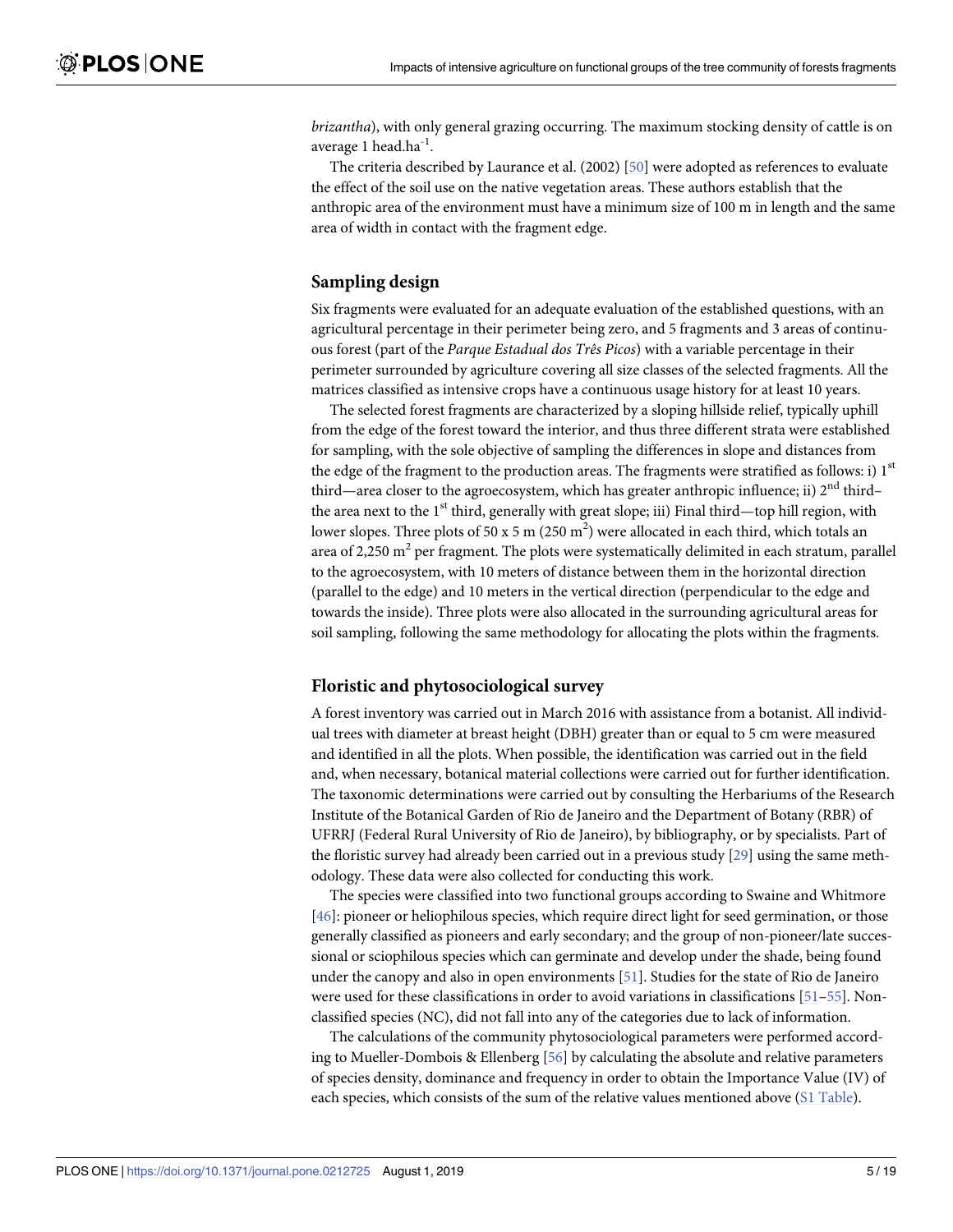#### <span id="page-5-0"></span>**Soil fertility and granulometry**

Simple soil (different amounts of soil taken at different points within the plot areas) samples were collected between February and March 2016 in order to analyze the relationship between abundance and richness of functional groups of tree species and the soil fertility characteristics of the forest fragments. Three soil samples were collected per plot at a depth of 0–5 cm with the aid of a metal probe. Samples were collected at the ends (0; 50 m) and center (25 m) of each plot, forming a sample composed of soil for each plot. Each composite sample was placed in a plastic bag and identified for transport to the laboratory, where each soil sample was air dried. After drying, they were sieved using an 8 mm sieve to remove coarse material. The samples were sent for chemical analysis in the Nutrient Cycle Laboratory of EMBRAPA Agrobiology, which follows the methods recommended by EMBRAPA [\[57\]](#page-17-0). The chemical characteristics analyzed were pH in water, calcium (cmolc.dm<sup>-3</sup>), magnesium (cmolc.dm<sup>-3</sup>), potassium (mg.L<sup>-1</sup>), phosphorus (mg.L<sup>-1</sup>), carbon (dag.Kg<sup>-1</sup>) and nitrogen (dag.Kg<sup>-1</sup>). The granulometric analysis of the samples was carried out at the Soil Physics Laboratory of the *UFRRJ* Soils Department, using the Pipette Method [\[57\]](#page-17-0), quantifying the sand, silt and clay fractions expressed as percentage.

#### **Canopy opening**

Hemispheric photographs were taken for estimating the canopy cover of each fragment, from which it was possible to indirectly calculate the canopy cover and light input in the plots [\[58\]](#page-17-0). The photographs were taken at the ends  $(0, 50 \text{ m})$  and center  $(25 \text{ m})$  of each plot using a digital camera attached to a 'fish eye' lens positioned at a distance of 1.5 m from the ground using a tripod. The tripod was always positioned to the north with the help of a compass in order to maintain standardization of the photographs. Afterwards, each photo was analyzed with the purpose to quantify white (the points related to the open sky) and black (referring to the vegetation) pixels, which was performed using the Gap Light Analyzer (GLA), Version 2.0 program [\[59\]](#page-17-0). Analysis of the photographs enabled an estimation for each plot for the canopy opening, direct light input and diffuse light. Direct light input was used as a measure of canopy opening for the statistical analysis of the present study due to the high correlation of these parameters.

#### **Slope**

The central point in each plot (25 m) was measured with the aid of a digital clinometer for evaluating the terrain slope.

#### **Obtaining and evaluating landscape indexes**

In order to understand the relationships between the structural variables of the landscape and the tree community composition in the fragments, landscape metrics were used according to the procedures used in Uzêda et al. [\[29](#page-16-0)]. The following measures were used: area, which refers to the fragment size; perimeter/area ratio (PARA), which is an indicator of the fragment shape, and therefore related to the amount of existing border; and Euclidean distance of the nearest neighbor (ENN), which is an indicator of fragment isolation. The agricultural border percentage (agri) was also obtained, which is an indicator of the border perimeter percentage of the forest fragment which is directly in contact with the agricultural area. All types of land use along the fragment perimeter that made direct contact with its border which were delimited in the map and coverage used were considered for this calculation.

The land use and coverage map of the Guapi-Macacu and Caceribu river basins on a scale of 1:50.000 [[60](#page-17-0)] was used to identify the areas under natural vegetation cover in the study area.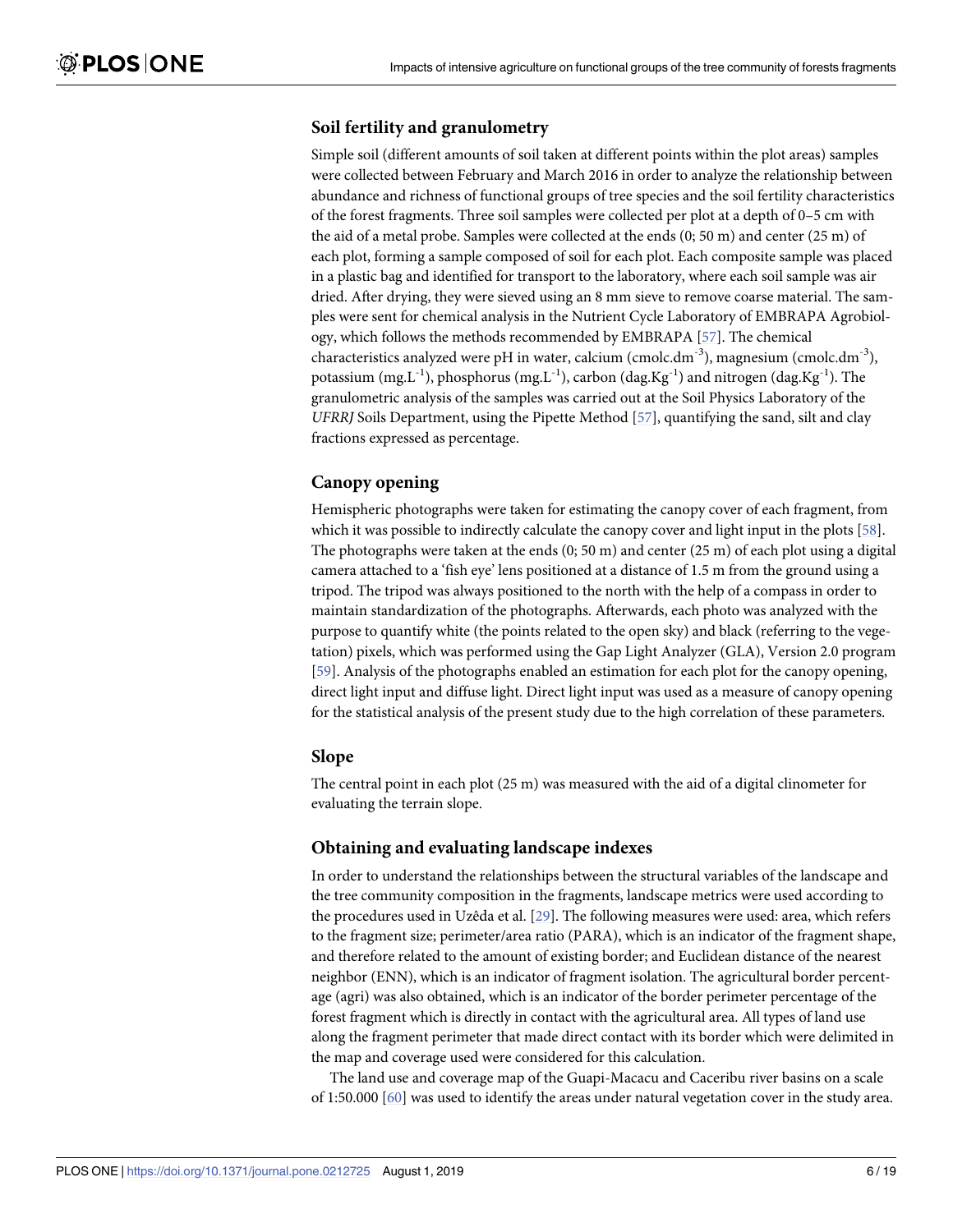<span id="page-6-0"></span>This map was elaborated based on the image classification of the TM-Landsat 5 sensor, from June to August 2007, with a resolution of 30 meters. The original map was recorded to the boundary of the Guapi-Macacu basin area, and the selected natural vegetation sites were extracted: forest in initial, middle and advanced stages of regeneration. The fragment data were spatialized in digital format ("raster") with a resolution of 30 meters, and the Fragstats program was used [\[61\]](#page-17-0) for calculating landscape metrics.

Next, the proportion of the fragment boundaries to be found in line with the different types of land use was calculated. As the studied fragments are only surrounded by pasture and agriculture, and therefore the percentages of these two edge types total 100, it was decided to only use the border percentage with agriculture, thus avoiding highly correlated variables [\[29\]](#page-16-0).

#### **Data analysis**

In order to identify the similarity of the structure and composition of the tree community among the fragments, non-metric multidimensional scaling (NMDS) with the Bray-Curtis similarity index [\[62\]](#page-17-0) was used to verify clustering trends. Therefore, a matrix with the Importance Value (IV) of the species of each fragment (S2 [Table\)](#page-13-0) was used. NMDS construction was performed in the statistical R program using the "vegan" packages, version 2.3.0, and "labdsv" version 1.7.0 [[63](#page-17-0)].

Generalized linear models (GLMs) were constructed and tested to identify the variables that best explain the functional groups' abundance and richness pattern in the fragments. Therefore, in order to construct these predictive models, the richness and abundance of the ecological groups (pioneer and shade-tolerant) were considered as dependent variables and the levels of carbon, nitrogen, phosphorus, potassium, calcium and magnesium (C, N, K, Ca and Mg, respectively), clay percentage in the soil (Arg), border percentage with agriculture (lagri), Euclidean distance of the nearest neighbor (ENN), fragment size in hectares (area), perimeter-area ratio (PARA), canopy opening (abos) and slope as independent variables ([S3](#page-13-0) and [S4](#page-14-0) Tables). We used abundance of each species in each ecological group and average data of the independent variables in each stratum of each fragment as inputs. Next, 19 possible models were tested for the abundance of heliophytes and 28 models for the abundance of sciophytes in total. Then, 33 models were tested for the richness of heliophilous species, and 27 models for the richness of the sciophilous species (S5 [Table](#page-14-0)).

Using Gaussian data distribution, the models were tested and selected through the second order Akaike criteria (AICc) generating a rank from the best to the worst model [\[64\]](#page-17-0). Models with ΔAICc values smaller than two (ΔAICc *<* 2) and of higher AICc weight (AICcWi) were selected. AICcWi is the selection probability of a given model in the cases of re-sampling the available data. Verifying the likelihood of the parameters to the selected models was performed by a chi-squared test  $(\chi^2)$ . The analyses of the models were carried out in the R statistical software program [[63](#page-17-0)] using the packages "bbmle", version 1.0.16, and "MuMIn", version 1.15.1.

#### **Results**

A total of 4926 individuals were sampled from trees and palms, and 371 morphospecies were identified in 58 botanical families for the 14 forest fragments (total sampling area of 3.15 ha) studied in the Guapi-Macacu Basin. Of the morphospecies, 242 (66.58% of the total) were identified at the specific level, 61 (16.44%) at the genus level, 36 (9.70%) at the family level and 27 (7.28%) remained undetermined (S1 [Table\)](#page-13-0). The richness of the fragments ranged from 50 species to 109 species.

The non-metric multidimensional scaling (NMDS) of the tree species community composition of the fragments ([Fig](#page-7-0) 2) reflected the tendency of the sites belonging to fragments adjacent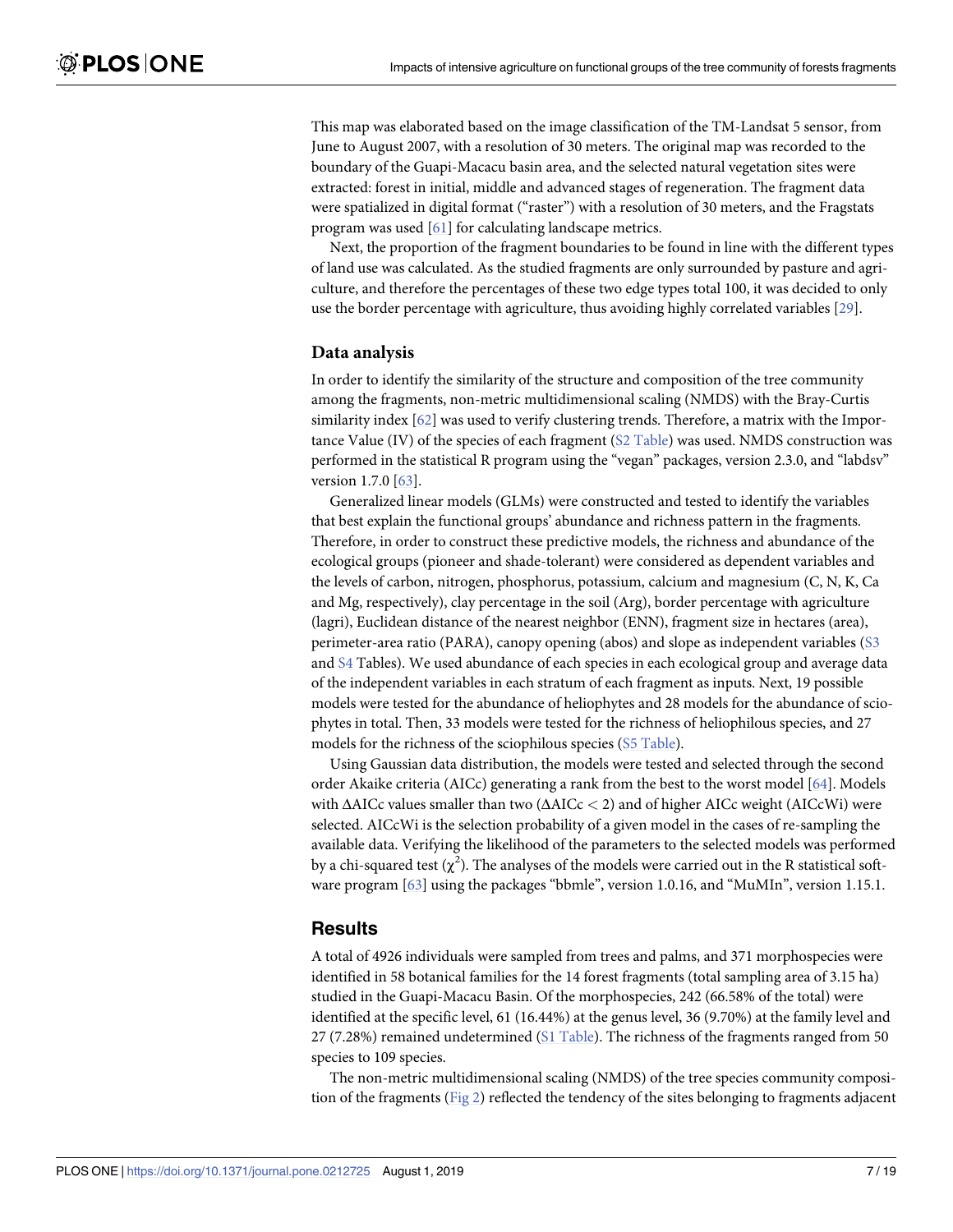<span id="page-7-0"></span>

**[Fig](#page-6-0) 2. Multidimensional non-metric scaling of the structure and composition of the tree species community in fragments of small (p), medium (m), large (g) and continuous (c) sizes, adjacent to intensive agricultural environments (A) and pastures (P). Fragments neighboring agricultural fields (IC) are in red and fragments neighboring cattle grassland (EC) are in black**. *Stress* = 0.11;  $R^2$  = 0.966.

<https://doi.org/10.1371/journal.pone.0212725.g002>

to the pastures areas to be grouped, predominantly in the lower quadrants of the graph, whereas the fragments near intensive agriculture are concentrated in the upper quadrants.

Regarding the abundance of the heliophilous species, GLM indicated that the greater extent of direct edge with agriculture (p *<* 0.001) and higher slope (p *<* 0.01) positively affected the number of individuals, while the higher magnesium levels (p *<* 0.05) and the increase in the size of the fragments ( $p < 0.05$ ) had a negative relation with the number of individuals in this functional group. Three explanatory models ([Table](#page-8-0) 1) were selected for the abundance of heliophiles, in which the variables of agriculture border percentage, fragment size, slope and calcium and magnesium contents were included, and the latter two factors were not significant by the chi-square test. The predictive model with the highest weight  $(AICcWi = 0.3167)$ showed the agriculture border percentage (p *<* 0.001) and the slope (p *<* 0.01) negatively interact in the abundance and the fragment size  $(p < 0.1)$  has a negative effect on heliophile abundance. The second model ( $AICcWi = 0.1686$ ) also presented the magnesium content (p *<* 0.05) as explanatory, negatively interacting in the number of tree individuals in the heliophilous group.

Next, four explanatory models were selected for the abundance of the sciophilous species [\(Table](#page-9-0) 2). Only the increase in the area of the fragments presented a positive relation with the abundance of these shade tolerant species (p *<* 0.05), while the slope was the only factor that presented a negative relation with the abundance of individuals in the sciophilous group (p *<* 0.05). The agricultural border percentage, phosphorus and calcium content variables were not significant by the chi-square test in these models.

Two predictive models were selected for the richness of the heliophilous species [\(Table](#page-9-0) 3). Both the higher weight model ( $AICcWi = 0.3066$ ) and the lower weight model (AICcWi =  $0.1768$ ) indicated calcium ( $p < 0.01$ ) and soil clay levels ( $p < 0.001$ ) as positive, and the greater opening of the canopy  $(p < 0.001)$  as negative.

Four models were selected for the richness of the sciophilous species [\(Table](#page-10-0) 4), wherein only the magnesium content showed a positive interaction ( $p < 0.1$ ), while the higher isolation factors of the fragment ( $p < 0.01$ ), the increase in phosphorus levels ( $p < 0.1$ ) and the higher slope (p *<* 0.1) were negative. The highest weight model (AICcWi = 0.1614) only presented the isolation variable of the fragments (p *<* 0.05) as explanatory for the species richness of the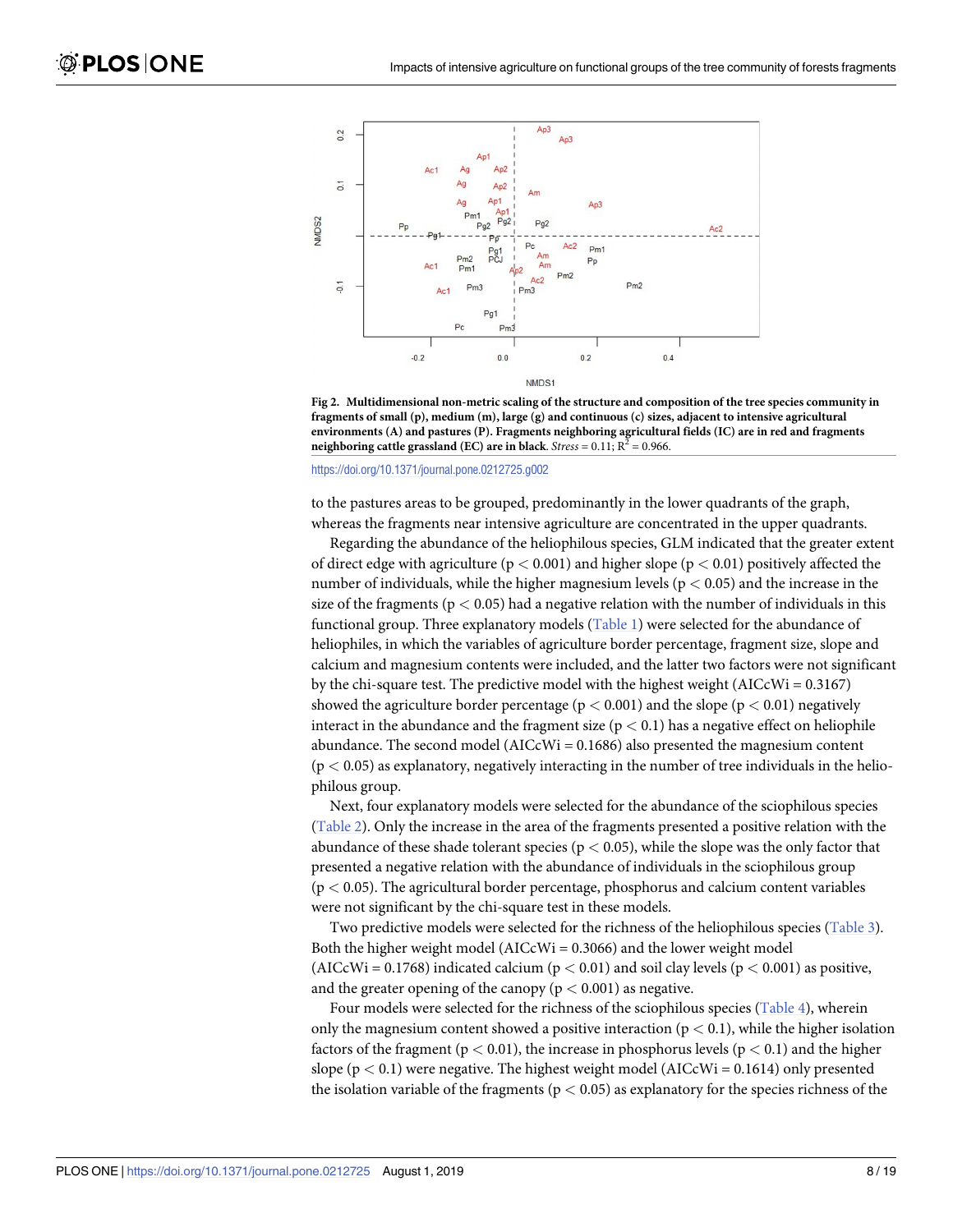| <b>Model/Parameters</b>                                                                                    | Term      | Coefficient            | $\chi^2$          |
|------------------------------------------------------------------------------------------------------------|-----------|------------------------|-------------------|
| Heliophilous = $\beta$ 0 + $\beta$ 1 agri + $\beta$ 2 area + $\beta$ 3 slope                               |           | $\triangle$ AICc = 0   | $AICcWi = 0.3167$ |
| Intercept                                                                                                  | Intercept | 145.900                |                   |
| Agri border percentage                                                                                     | agri      | 576.40                 | $0.0001708$ ***   |
| Fragment size                                                                                              | area      | $-0.41$                | 0.0511857#        |
| Slope                                                                                                      | slope     | 1.478                  | $0.0052936$ **    |
| Heliophilous = $\beta$ 0 + $\beta$ 1 Ca + $\beta$ 2 Mg + $\beta$ 3 agri + $\beta$ 4 area + $\beta$ 5 slope |           | $\triangle$ AICc = 1.1 | $AICcWi = 0.2113$ |
| Intercept                                                                                                  | Intercept | 165.000                |                   |
| Calcium                                                                                                    | Ca        | 56.410                 | 0.110645          |
| Magnesium                                                                                                  | Mg        | $-138100$              | $0.046768*$       |
| Agri border percentage                                                                                     | agri      | 597.90                 | 6.792e-05 ***     |
| Fragment size                                                                                              | area      | $-0.56$                | $0.010340*$       |
| Slope                                                                                                      | slope     | 1.623                  | $0.003206$ **     |
| Heliophilous = $\beta$ 0 + $\beta$ 1 Mg + $\beta$ 2 agri + $\beta$ 3 area + $\beta$ 4 slope                |           | $\triangle$ AICc = 1.3 | $AICcWi = 0.1686$ |
| Intercept                                                                                                  | Intercept | 15.4200                |                   |
| Magnesium                                                                                                  | Mg        | $-60910$               | 0.22489           |
| Agri border percentage                                                                                     | agri      | 605.70                 | $8.551e-05***$    |
| Fragment size                                                                                              | area      | $-0.49$                | $0.025151$ *      |
| Slope                                                                                                      | slope     | 1721                   | $0.002357**$      |

<span id="page-8-0"></span>[Table](#page-7-0) 1. Results of the selected GLM models ( $\Delta AICc < 2$ ) to explain the abundance of heliophilous species in the forest fragments of the Guapi-Macacu Basin. The independent variables, the term used in the model, their respective coefficients (95% CI) and their significance by the Chi-square test  $(\chi^2)$  are specified below the models.

\*\*\* Significant at 0.1%,

\*\*  $1\%$ ,

� 5% and #10% probability.

<https://doi.org/10.1371/journal.pone.0212725.t001>

sciophilous group. In addition to the negative interaction of isolation (p *<*0.01), the second model  $(\Delta AICc = 0.1; AICcWi = 0.1522)$  showed negative interaction with the increase in phosphorus content ( $p < 0.1$ ) and positive interaction with magnesium content ( $p < 0.1$ ). The third model (AICcWi =  $0.1450$ ) added the terrain slope ( $p < 0.1$ ) as a negative explanation. Finally, the fourth model (AICcWi = 0.1241) only presented isolation (p *<* 0.01) as a negative factor for sciophyte richness, just as the first model.

### **Discussion**

#### **Impacts of intensive agriculture on functional groups**

The predictive model results point to a clear and direct influence of the intensive farming environment on the tree community in the forest fragments. This can be observed by the influence that the greater direct border percentage with agriculture areas has on the abundance of the functional groups. According to the models, the forest fragments with greater border extension focused on intensive corn and manioc cultivation are associated with greater pioneer species abundance and the lowest abundance of sciophilous species. Furthermore, there seems to be possible indirect impacts caused by the soil eutrophication inside the fragments, possibly due to the aerial drift of fine particles of the soil which are eventually deposited inside these fragments. Thus, the direct edge of a forest fragment with an intensive agriculture area has potential impact on the abundance and richness of the functional groups due to differences in interaction between functional groups and fertility levels. As indicated by the models, the heliophytes are benefited by calcium levels and disadvantaged by magnesium levels, while the sciophilous species are benefited by magnesium and are disadvantaged by the higher phosphorus levels.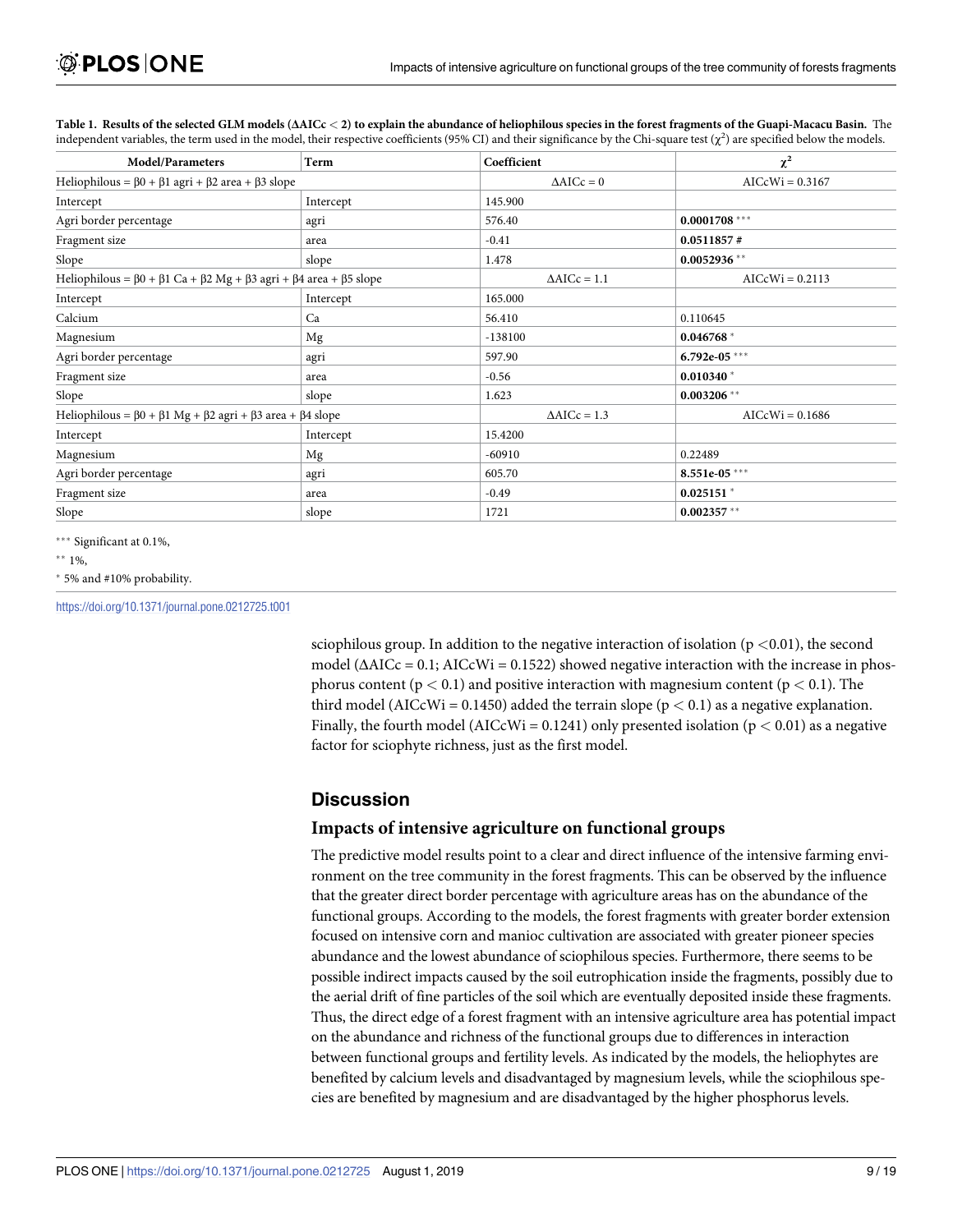| <b>Model/Parameters</b>                                                                   | Term      | Coefficient            | $\chi^2$          |
|-------------------------------------------------------------------------------------------|-----------|------------------------|-------------------|
| Sciophilous = $\beta$ 0 + $\beta$ 1 P + $\beta$ 2 area + $\beta$ 3 slope                  |           | $\triangle AICc = 0$   | $AICcWi = 0.2146$ |
| Intercept                                                                                 | Intercept | $7.97E + 08$           |                   |
| Phosphorous content                                                                       | P         | $-4.46E + 07$          | 0.12067           |
| Fragment size                                                                             | area      | 3.39E-04               | $0.04164*$        |
| Slope                                                                                     | slope     | $-0.78$                | 0.05859#          |
| Sciophilous = $\beta$ 0 + $\beta$ 1 agri + $\beta$ 2 area + $\beta$ 3 slope               |           | $\triangle$ AICc = 0.6 | $AICcWi = 0.1616$ |
| Intercept                                                                                 | Intercept | $6.30E + 08$           |                   |
| Agri border percentage                                                                    | agri      | $-0.15$                | 0.17479           |
| Fragment size                                                                             | area      | 0.00                   | $0.02455*$        |
| Slope                                                                                     | slope     | $-0.89$                | $0.02994*$        |
| Sciophilous = $\beta$ 0 + $\beta$ 1 Ca + $\beta$ 2 area + $\beta$ 3 slope                 |           | $\triangle$ AICc = 1.8 | $AICcWi = 0.0857$ |
| Intercept                                                                                 | Intercept | $6.08E + 04$           |                   |
| Calcium content                                                                           | Ca        | $-1.56E + 04$          | 0.44894           |
| Fragment size                                                                             | area      | 0.3878                 | $0.02050*$        |
| Slope                                                                                     | slope     | $-788.1$               | 0.07184.          |
| Sciophilous = $\beta$ 0 + $\beta$ 1 P + $\beta$ 2 agri + $\beta$ 3 area + $\beta$ 4 slope |           | $\triangle AICc = 2.0$ | $AICcWi = 0.0792$ |
| Intercept                                                                                 | Intercept | $7.71E + 08$           |                   |
| Phosphorous content                                                                       | P         | $-3.48E + 07$          | 0.25275           |
| Agri border percentage                                                                    | agri      | $-1.01E-01$            | 0.38941           |
| Fragment size                                                                             | area      | 3.34E-04               | $0.04283*$        |
| Slope                                                                                     | slope     | $-7.94E-01$            | 0.05170#          |

<span id="page-9-0"></span>[Table](#page-7-0) 2. Results of the selected GLM models ( $\Delta AICc < 2$ ) to explain the abundance of sciophilous species in the forest fragments of the Guapi-Macacu Basin. The independent variables, the term used in the model, their respective coefficients (95% CI) and their significance by the Chi-square test  $(\chi^2)$  are specified below the models.

\*\*\* Significant at 0.1%,

 $*$  1%,

� 5% and #10% probability.

<https://doi.org/10.1371/journal.pone.0212725.t002>

[Table](#page-7-0) 3. Results of the selected GLM models  $(\Delta AICc < 2)$  to explain the richness of heliophilous species in the forest fragments of the Guapi-Macacu Basin. The independent variables, the term used in the model, their respective coefficients (95% CI) and their significance by the Chi-square test  $(\chi^2)$  are specified below the models.

| <b>Parameters</b>                                                                         | Term       | Coefficient            | $\chi^2$          |
|-------------------------------------------------------------------------------------------|------------|------------------------|-------------------|
| Heliophilous = $\beta$ 0 + $\beta$ 1 Ca + $\beta$ 2 Cano + $\beta$ 3 Clay                 |            | $\triangle$ AICc = 0   | $AICcWi = 0.3066$ |
| Intercept                                                                                 | Intercept  | 15.52                  |                   |
| Calcium content                                                                           | Ca         | 9.04                   | $0.0011481$ **    |
| Canopy opening                                                                            | Cano       | $-0.2094$              | $0.0002689$ ***   |
| Clay content                                                                              | Clay       | 0.2049                 | $0.0005280$ ***   |
| Heliophilous = $\beta$ 0 + $\beta$ 1 Ca + $\beta$ 2 Clay + $\beta$ 3 ENN + $\beta$ 4 Cano |            | $\triangle$ AICc = 1.1 | $AICcWi = 0.1768$ |
| Intercept                                                                                 | Intercept  | 14.95                  |                   |
| Calcium content                                                                           | Ca         | 8.59                   | $0.0016990**$     |
| Clay content                                                                              | Clay       | 0.20323                | $0.0004671$ ***   |
| Isolation                                                                                 | <b>ENN</b> | 0.01462                | 0.2013926         |
| Canopy opening                                                                            | Cano       | $-0.24649$             | $0.0001455$ ***   |

\*\*\* Significant at 0.1%,

 $*$  1%,

� 5% and **#** 10% probability.

<https://doi.org/10.1371/journal.pone.0212725.t003>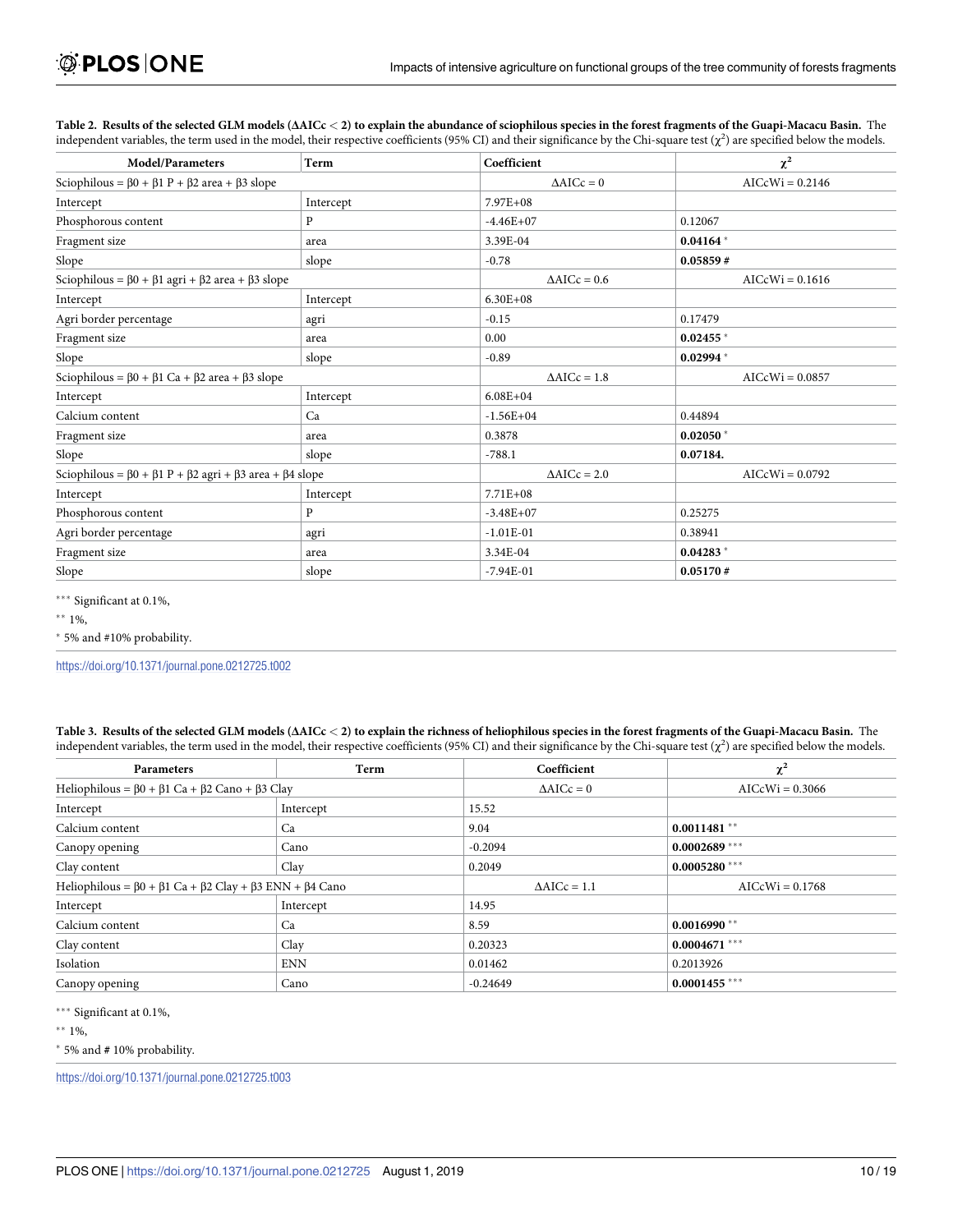| <b>Model/Parameters</b>                                                  | Term       | Coefficient            | $\chi^2$          |
|--------------------------------------------------------------------------|------------|------------------------|-------------------|
| Sciophilous = $\beta$ 0 + $\beta$ 1 ENN                                  |            | $\triangle AICc = 0$   | $AICcWi = 0.1614$ |
| Intercept                                                                | Intercept  | 13.81                  |                   |
| Isolation                                                                | <b>ENN</b> | $-0.04222$             | $0.01327*$        |
| Sciophilous = $\beta$ 0 + $\beta$ 1 P + $\beta$ 2 Mg + $\beta$ 3 ENN     |            | $\triangle AICc = 0.1$ | $AICcWi = 0.1522$ |
| Intercept                                                                | Intercept  | 15.42                  |                   |
| Phosphorous content                                                      | P          | $-60910$               | 0.063508#         |
| Magnesium content                                                        | Mg         | 605.70                 | 0.083546#         |
| Isolation                                                                | <b>ENN</b> | $-0.49$                | $0.004779**$      |
| Sciophilous = $\beta$ 0 + $\beta$ 1 Mg + $\beta$ 2 ENN + $\beta$ 3 slope |            | $\triangle$ AICc = 0.2 | $AICcWi = 0.1450$ |
| Intercept                                                                | Intercept  | 14.4                   |                   |
| Magnesium content                                                        | Mg         | 13.73                  | 0.07294#          |
| Isolation                                                                | <b>ENN</b> | $-0.04262$             | $0.00850**$       |
| Slope                                                                    | Slope      | $-0.15919$             | 0.06733#          |
| Sciophilous = $\beta$ 0 + $\beta$ 1 P + $\beta$ 2 ENN                    |            | $\triangle$ AICc = 0.5 | $AICcWi = 0.1241$ |
| Intercept                                                                | Intercept  | 18.06                  |                   |
| Phosphorous content                                                      | P          | $-0.814630$            | 0.165476          |
| Isolation                                                                | <b>ENN</b> | $-0.04613$             | $0.006773$ **     |

<span id="page-10-0"></span>[Table](#page-7-0) 4. Results of the selected GLM models ( $\Delta AICc < 2$ ) to explain the richness of sciophilous species in the forest fragments of the Guapi-Macacu Basin. The independent variables, the term used in the model, their respective coefficients (95% CI) and their significance by the Chi-square test  $(\chi^2)$  are specified below the models.

\*\*\* Significant at 0.1%,

 $*$  5% and

<https://doi.org/10.1371/journal.pone.0212725.t004>

Among the potential impacts from surrounding agricultural areas on the interior of the fragments, changes in soil fertility with increased nutrient levels have been widely discussed in the literature [[23](#page-15-0),[28,29](#page-16-0)[,65\]](#page-17-0). A recent work [[29](#page-16-0)] showed a trend of soil eutrophication in forest fragments located in the same study area, with significant increases in calcium, phosphorus and potassium, while another similar study [[65](#page-17-0)] observed that the higher the fertilizer application intensity in agricultural areas, the higher the nutrient content in nearby forest fragments. The frequent practices of liming and fertilizer use in conventional agriculture fields combined with soil tilling result in drift and transport of fine soil particles by air, which are deposited in soil fragments [[28,29](#page-16-0)[,65\]](#page-17-0). The result is a significant increase in nutrient levels in the soils of nearby forest fragments such as nitrogen [\[30,](#page-16-0)[65\]](#page-17-0), phosphorus [\[28,29](#page-16-0)], calcium and magnesium [\[23](#page-15-0)[,29\]](#page-16-0).

The relationship between the abundance and richness of early and late successional species and the increase in calcium, magnesium and phosphorus nutrient contents found in this study demonstrate that the enrichment of nutrients in the soils of these fragments by the practices implemented in their surroundings is a source of important impact in the tree community and which is still little recognized. This was observed in some studies that identified changes in the floristic composition of herbaceous leaves at the edges of fragments, possibly due to the large input of liming particles for soil acidity correction and the use of nitrogenous fertilizers, causing a dominance of common species in less acidic soils or of nitrophilous species [\[23,](#page-15-0)[66](#page-17-0)–[69](#page-17-0)].

Pioneer tree richness is clearly benefited by increased calcium content, while late successional species are negatively impacted by increased phosphorus content. These nutrients tend to increase in forest fragments near agriculture areas [[23](#page-15-0),[29](#page-16-0)[,65\]](#page-17-0) due to the common practice of liming and use of phosphate fertilizers. In addition, phosphorus has low mobility in the soil,

 $**1\%$ ,

**<sup>#</sup>** 10% probability.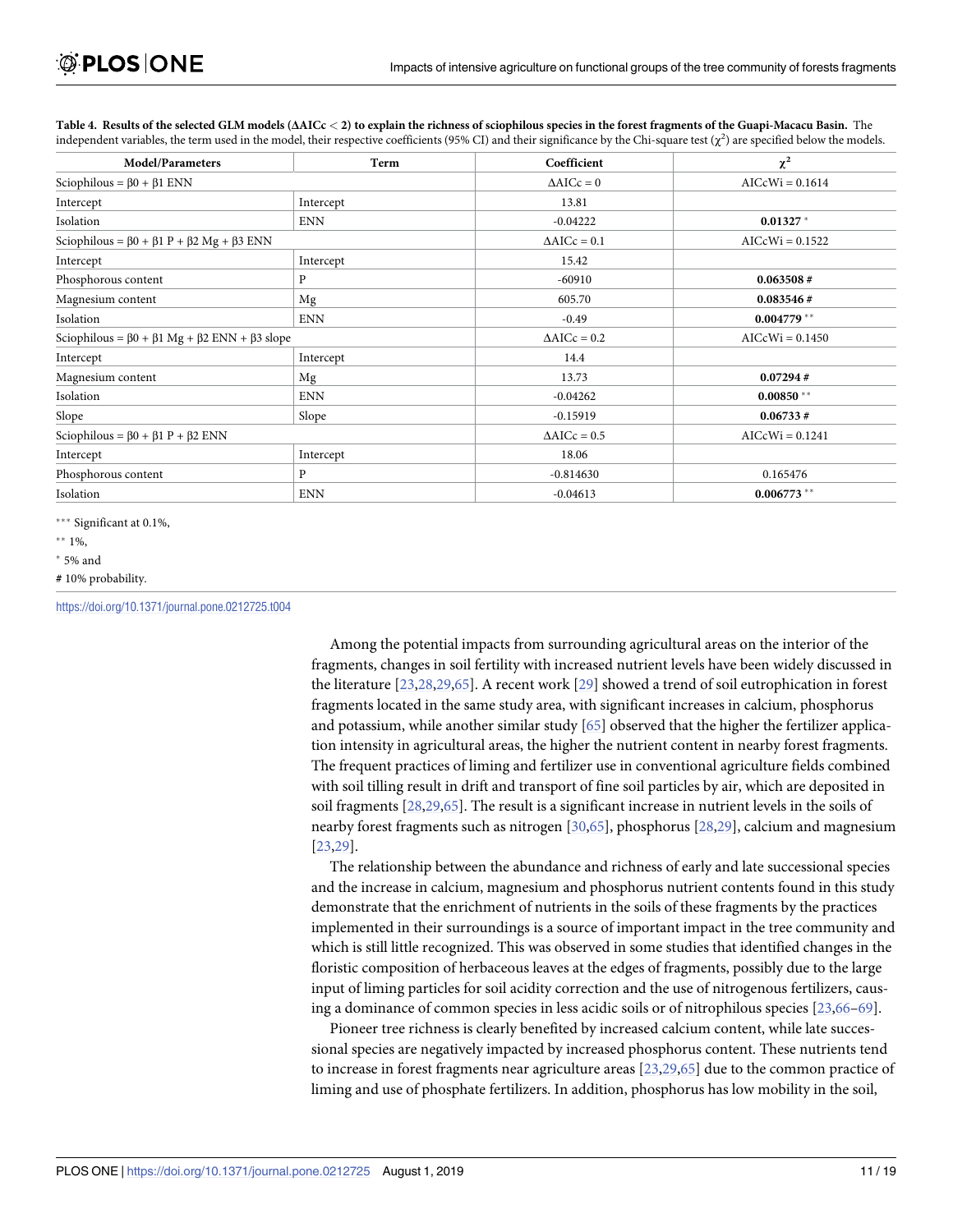<span id="page-11-0"></span>which can cause accumulation, and consequently lead to eutrophication of the system over time [[29](#page-16-0)]. Although magnesium content has a positive relationship with the richness of sciophytes, the previous results found in this same study area [[29](#page-16-0)] did not indicate significant increases of this nutrient in the fragments, which is the opposite of that found for calcium and phosphorus, as previously mentioned.

Thus, continuous additions of nutrients over long periods may have significant impacts on species composition of the forest community of forest fragments [\[37\]](#page-16-0) close to conventional agricultural crops, altering the composition and structure of the functional groups of the tree community. Natural ecosystem plants are adapted to conditions with limited availability of nutrients, maintaining a certain balance of adjustment to local fertility characteristics [[36](#page-16-0),[37](#page-16-0)]. Thus, soil fertility conditions in tropical forests limit plant growth and establishment, therefore constituting an important determinant of functional diversity on a local, landscape and regional scale [\[30,32,37](#page-16-0)].

Some recent long-term studies have investigated the primary productivity response of tropical rainforest trees to adding nutrients to the soil  $[37-41]$ , demonstrating that even in soils relatively rich in exchangeable bases ( $K^+$ ,  $Ca^{2+}$ ,  $Mg^{2+}$  and  $Na^+$ ) and in nitrogen and phosphorus, some species and functional groups respond strongly to the addition of these elements and potassium. However, the impact in regions with lower fertility such as in the areas of this study may be more intense, since these regions tend to have more specialized flora when compared to regions with higher fertility, which have a greater number of fast-growing and more generalist tree species [\[32,37](#page-16-0)]. The literature demonstrates that fast-growing species are generally more abundant in naturally nutrient-poor soils [\[33,43](#page-16-0)]. This is because the availability of nutrients is not a limiting factor for pioneering and fast growing plants as their wood is low density, which does not require a high investment in nutrients [\[35,43\]](#page-16-0). Therefore, pioneer species seedlings are more efficient in nutrient consumption, being able to out-compete shade tolerant species in competitive environments [[70](#page-17-0)].

Thus, constant deposition of nutrients in the forest fragment soils of this study may be creating a conducive environment for the proliferation of pioneer tree species. The fragments within the pasture environment showed the highest IV values for the sciophilous species [\(S1](#page-13-0) [Table](#page-13-0)), which helps to explain the observed grouping of these fragments in the ordering analysis. Thus, it is possible to observe that the pioneer or secondary heliophilous species may be benefiting in the fragments within an intensive agriculture environment, where the effects of nutrient drift are greater. When analyzing the two functional groups (heliophilous and sciophilous), it is possible to observe that fast growing pioneer species generally present higher rates of primary production in response to nutrient increase [\[4,](#page-15-0)[70,71](#page-17-0)].

However, despite the influence of changes in soil fertility demonstrated in the results of our study, this variable does not solely explain the composition of the functional diversity in the fragments. The environment can affect the composition of the species in two ways: firstly by edge effects, which are more intense when the environmental matrix is agricultural, changing the chemical characteristics of the soil and creating direct impacts on the microclimate; and second, by factors that hinder the recruitment of late successional species by reducing propagule flow [[4](#page-15-0),[14](#page-15-0)[,72–74\]](#page-17-0).

Agriculture areas may also impact shade tolerant species by influencing the connectivity between the fragments, as they may be a more hostile environment for the movement of pollinators and dispersers [\[14,](#page-15-0)[75](#page-18-0)], reducing seed flows [\[74\]](#page-17-0). Changes in the number of individuals of some species due to decreased seed dispersal can cause local extinctions over time [[74](#page-17-0)], making it difficult to maintain viable populations. In addition, more intensive use in agricultural areas may create unfavorable microclimatic conditions to the floristic community [[76](#page-18-0)], and may contribute to the impact on the abundance of some shade tolerant species.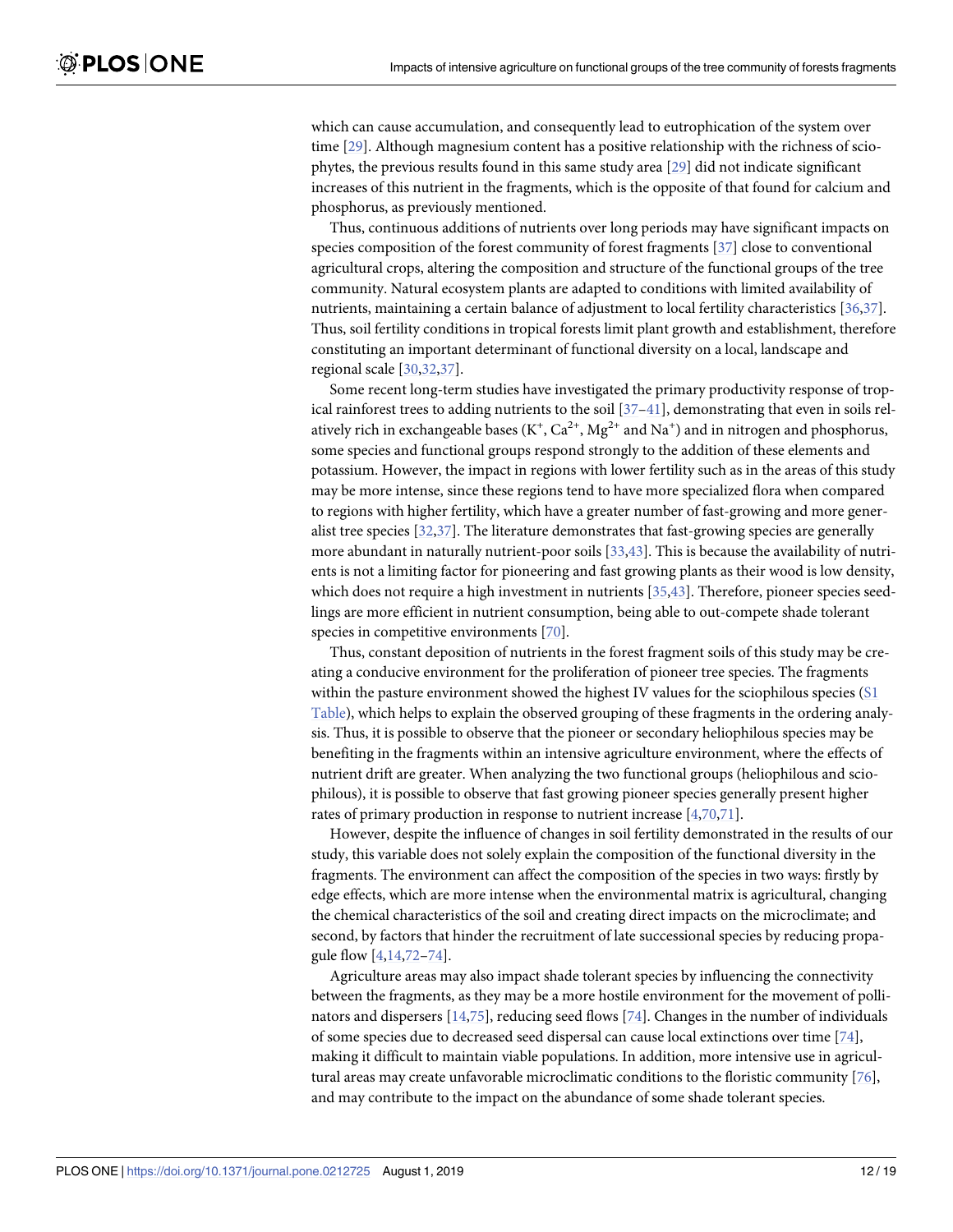#### <span id="page-12-0"></span>**Other impacts on functional groups**

The higher abundance of sciophilous species was dependent on the fragment size, being the only factor that positively influences the abundance of this group. On the other hand, the abundance of pioneer species is greater in smaller fragments, which is directly related to the fact that these smaller fragments are subject to greater intensity of edge effects [[22](#page-15-0)[,77\]](#page-18-0). The fragment size is not solely the main factor for tree species abundance. Its indirect effect is related to other associated factors such as edge effects, the characteristics of the landscape matrix and the isolation between the fragments [\[8,](#page-15-0)[77](#page-18-0),[78](#page-18-0)].

The impact of abrupt edge creation by the fragmentation process for tree communities has been widely discussed, resulting in the elevation in mortality rates and changes in the recruitment dynamics of later successional trees at the edges of fragments [\[17,](#page-15-0)[76](#page-18-0),[79](#page-18-0)], and even in the interior of small fragments [[26](#page-15-0)], benefiting pioneer and generalist species [[17](#page-15-0),[19](#page-15-0)].

Despite the significant effect on abundance, the species richness for the two functional groups was not affected by the fragment size. For richness, the soil characteristics (fertility levels and clay content), the canopy opening, the slope and isolation degree of the fragments are more important. Plant diversity is highly related to soil fertility and grain size characteristics [\[30,32,](#page-16-0)[80](#page-18-0)], and these two factors are strongly correlated as previously discussed. A higher clay content in the soil allows more bonds, which provides greater nutrient availability [[31](#page-16-0),[32](#page-16-0)]. Along these lines, flatter lands have a higher amount of clay coming from higher lands and deposited in these lower areas [\[31,32](#page-16-0)], which in turn also results in higher levels of soil fertility.

In addition to the influence on soil fertility, the slope of the terrain may make it difficult to maintain sciophilous species in two ways; firstly, because the recruitment of these species is difficult as they usually have large seeds which may present greater difficulties in establishment in very sloped areas; secondly, greater slope is associated with tree falling and mortality of large trees, since they present greater difficulty to remain fixed in these areas [\[32,43](#page-16-0)]. These situations explain the difficulty in maintaining the seedling recruitment of slow growing species, showing the positive influence of this factor on the abundance of pioneer species, and a negative relation with the abundance and also richness of sciophilous species.

The higher degree of isolation of the fragments did not influence the abundance of the species of the two ecological groups, but was one of the explanatory variables for the richness of late successional species, being more important than the fragment size [[8,](#page-15-0)[77](#page-18-0)]. As already discussed, this factor leads to reductions in seed flow, decreasing the chances of seed dispersal due to longer distances between fragments [[4](#page-15-0),[72](#page-17-0)]. Initial successional species have an advantage in seed dispersion because they produce a greater quantity of seeds and generally their seeds are dispersed by wind or generalist animals [\[51\]](#page-16-0). On the other hand, late successional species generally produce larger seeds dispersed by specialist animals [[15](#page-15-0)], making it harder for gene flows between more isolated fragments.

Finally, unlike what is expected, the larger canopy opening only had a negative influence on the richness of heliophilous species. This result differs from that expected, since greater abundance and diversity of light-loving species are expected for germination and growth in great clearings [\[34,](#page-16-0)[81](#page-18-0)]. However, areas with larger canopy openings may have a lower species richness (even of heliophiles) due to different disturbances, regardless of soil fertility. This is also related to factors of the natural dynamics of succession in gaps, which may be totally different in small and large gaps. Even if there is a small opening created in the canopy from the falls of some trees or branches, regeneration will not necessarily be occupied by pioneer species [\[34\]](#page-16-0).

The study sought to show the direct and indirect impacts of agriculture on the functional diversity of trees in forest fragments of the Atlantic Forest. In addition to the well-known edge effects, we tried to show that agricultural practices have an effect that has not yet been studied,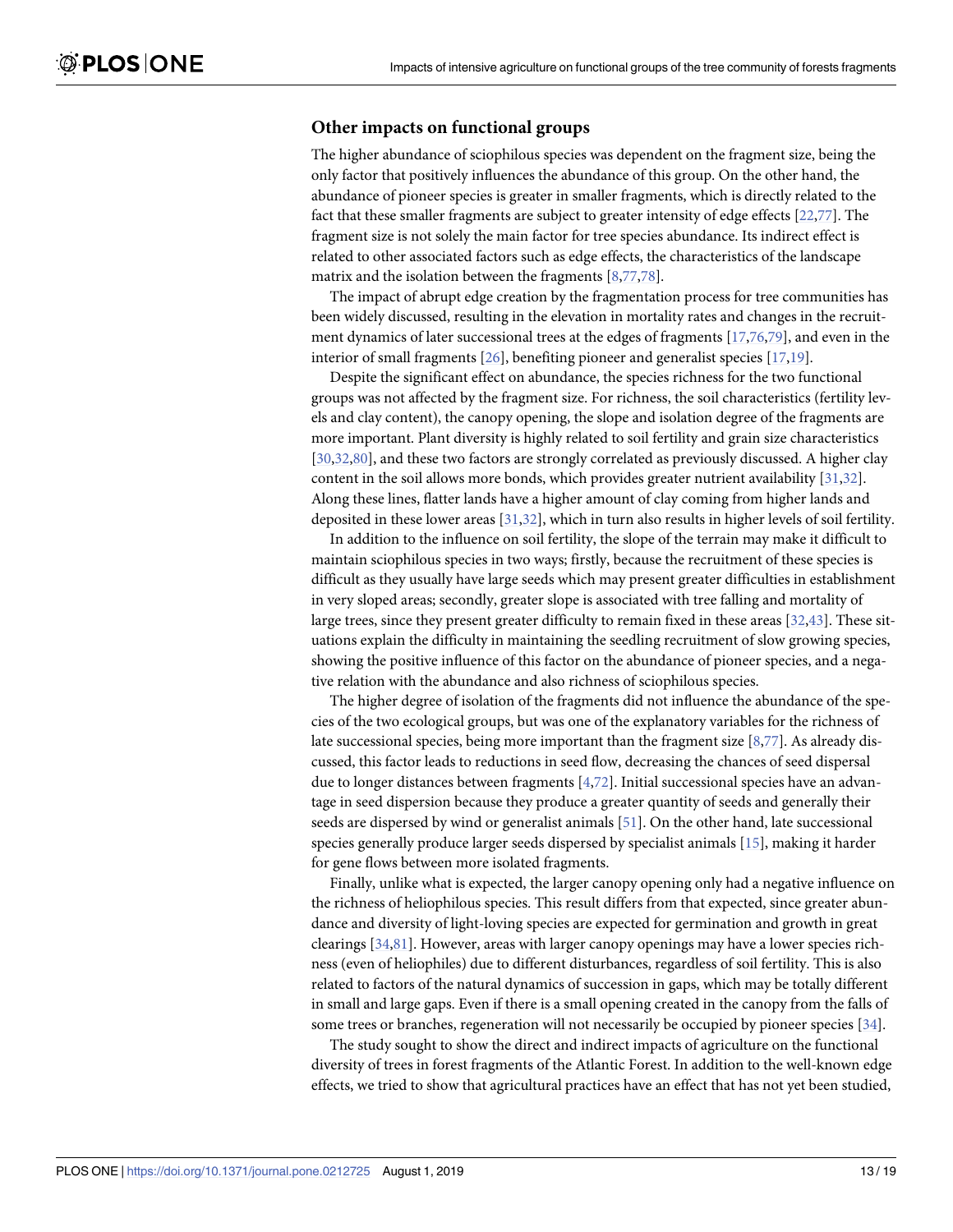<span id="page-13-0"></span>such as changes in soil fertility of natural forest ecosystems and their implications on biodiversity. The use of an expressive number of forest fragments for comparing the intensive agriculture and pastures in the surroundings demonstrated that the conventional intensive agriculture can imply in a regression in the forest succession, either directly by the edge effects and alteration in soil fertility, and/or indirectly by the possible impact on the flows of dispersing and pollinating animals. However, as already shown, multiple factors negatively affect forest succession. In addition to the matrix effect, the fragmentation effects (size, isolation) and local variables (slope, canopy, clay content) cannot be ignored in this process [\[35\]](#page-16-0).

Thus, forest fragments immersed in an agricultural matrix and exposed to conventional and intensive agriculture practices may be conditioned to a reduction in tree species diversity through the replacement of late successional species by pioneer species. Late successional species are responsible for most of the natural regeneration and the high diversity in mature tropical forests [[19](#page-15-0),[36](#page-16-0)], and show a tendency to be restricted to areas with no edge effects reaching them, such as in interiors of large fragments and fragments with little isolation. Thus, the discussion of conservation in agricultural production landscapes should take into account that it is necessary to develop and encourage agricultural practices which are less impactful on biodiversity, in addition to the demand for maintaining large areas of natural remnants which is essential for some species. This is important to reduce the direct impacts caused by edge effects, such as the change in the fertility characteristics of the soils, and the impacts that the matrix quality can imply on the population flows between the fragments [[22](#page-15-0)].

#### **Conclusion**

This study indicates that the intense adoption of chemical inputs for fertilization in agricultural areas causes concrete impacts on the tree functional groups of forest fragments. This study shows that increasing soil fertility of forest fragments adjacent to intensive agriculture areas causes impacts on both abundance and functional groups richness of the tree community. The increase in phosphorus levels may cause a decrease in the richness of shade tolerant species, while the pioneers benefit from increased calcium levels and the impacts inherent to forest fragmentation such as size reduction and fragment isolation. In this way, a continuous increase in the populations of pioneer species may be causing a regression in the successional stage of these remnants. The ecological intensification of agriculture is a challenge and an emergency for fragmented agricultural landscapes, where the need for biodiversity conservation policies and ecosystem services must be linked to agricultural production. This underscores the demand for policies which support developing more conservation-oriented agricultural production strategies, and indicates potential negative externalities of adopting strategies based on the conventional and intensive agricultural system in the tropics, which are generally not considered.

### **Supporting information**

**S1 [Table.](http://www.plosone.org/article/fetchSingleRepresentation.action?uri=info:doi/10.1371/journal.pone.0212725.s001) Tree species sampled per strata in forest fragment and their respective basal area values and ecological group classification.**

(XLSX)

**S2 [Table.](http://www.plosone.org/article/fetchSingleRepresentation.action?uri=info:doi/10.1371/journal.pone.0212725.s002) Importance value (IV) matrix of each tree species at each sampling site.** (XLSX)

**S3 [Table.](http://www.plosone.org/article/fetchSingleRepresentation.action?uri=info:doi/10.1371/journal.pone.0212725.s003) Abiotic factors values sampled at each site.** C: carbon; N: nitrogen; P: phosphorus; K: potassium; Ca: calcium; Mg: magnesium; agri: border percentage with agriculture; area: fragment size in hectares; PARA: perimeter-area ratio; ENN: Euclidean distance of the nearest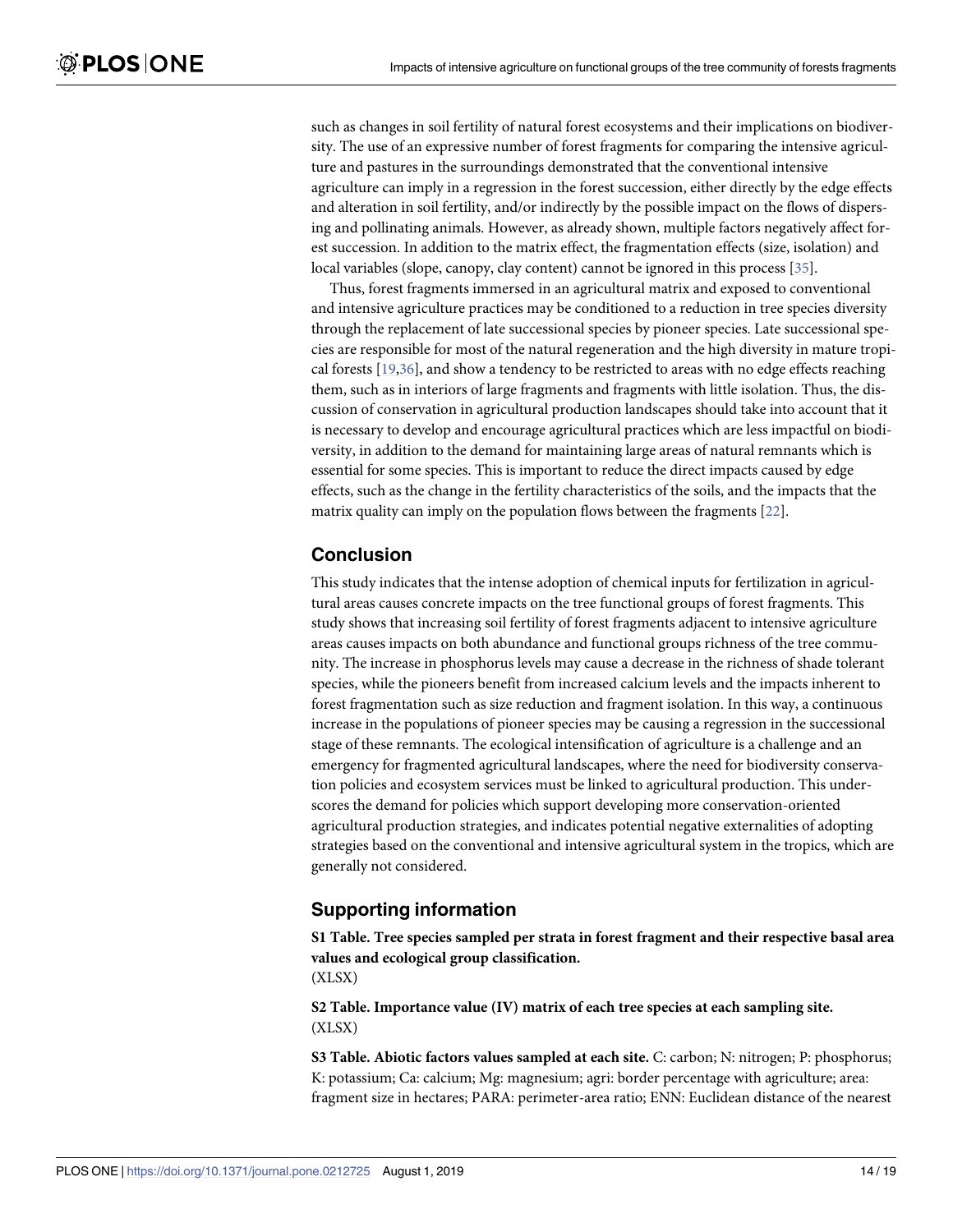<span id="page-14-0"></span>neighbor; Abos: canopy opening; Arg: clay percentage in the soil; decli: slope. (XLSX)

**S4 [Table.](http://www.plosone.org/article/fetchSingleRepresentation.action?uri=info:doi/10.1371/journal.pone.0212725.s004) Landscape metrics at each fragment site.** agri: border percentage with agriculture; area: fragment size in hectares; PARA: perimeter-area ratio; ENN: Euclidean distance of the nearest neighbor;

(XLSX)

**S5 [Table.](http://www.plosone.org/article/fetchSingleRepresentation.action?uri=info:doi/10.1371/journal.pone.0212725.s005) Tested models for prediction of richness and abundance of sciophilous and heliophilous tree species.** (XLSX)

#### **Acknowledgments**

We thank all colleagues at the Agricultural Landscapes Ecology Laboratory (*LEPA*) and *EMBRAPA* Agroecology employees for their collaboration in field collection and sample processing. To Daniel Carvalho and all the researchers participating in this research project for the collections and botanical identifications.

#### **Author Contributions**

- **Conceptualization:** Juliana C. Tenius Ribeiro, Andre´ Felippe Nunes-Freitas, Mariella Camardelli Uzêda.
- **Data curation:** Juliana C. Tenius Ribeiro, Elaine Cristina Cardoso Fidalgo, Mariella Camardelli Uzêda.
- **Formal analysis:** Juliana C. Tenius Ribeiro, Andre´ Felippe Nunes-Freitas, Elaine Cristina Cardoso Fidalgo, Mariella Camardelli Uzêda.
- Funding acquisition: André Felippe Nunes-Freitas, Mariella Camardelli Uzêda.
- **Investigation:** Juliana C. Tenius Ribeiro, Mariella Camardelli Uzêda.
- **Methodology:** Juliana C. Tenius Ribeiro, Andre´ Felippe Nunes-Freitas, Elaine Cristina Cardoso Fidalgo, Mariella Camardelli Uzêda.
- **Project administration:** Andre´ Felippe Nunes-Freitas, Mariella Camardelli Uzêda.
- **Resources:** André Felippe Nunes-Freitas, Mariella Camardelli Uzêda.

**Software:** Elaine Cristina Cardoso Fidalgo.

**Supervision:** Mariella Camardelli Uzêda.

**Validation:** Juliana C. Tenius Ribeiro, Mariella Camardelli Uzêda.

**Visualization:** Mariella Camardelli Uzêda.

**Writing – original draft:** Juliana C. Tenius Ribeiro, Mariella Camardelli Uzêda.

**Writing – review & editing:** Juliana C. Tenius Ribeiro, Andre´ Felippe Nunes-Freitas, Mariella Camardelli Uzêda.

#### **References**

**[1](#page-1-0).** Tilman D, Balzer C, Hill J, Befort BL. Global food demand and the sustainable intensification of agriculture. Proc Natl Acad Sci. 2011; 108(50):20260–4. <https://doi.org/10.1073/pnas.1116437108> PMID: [22106295](http://www.ncbi.nlm.nih.gov/pubmed/22106295)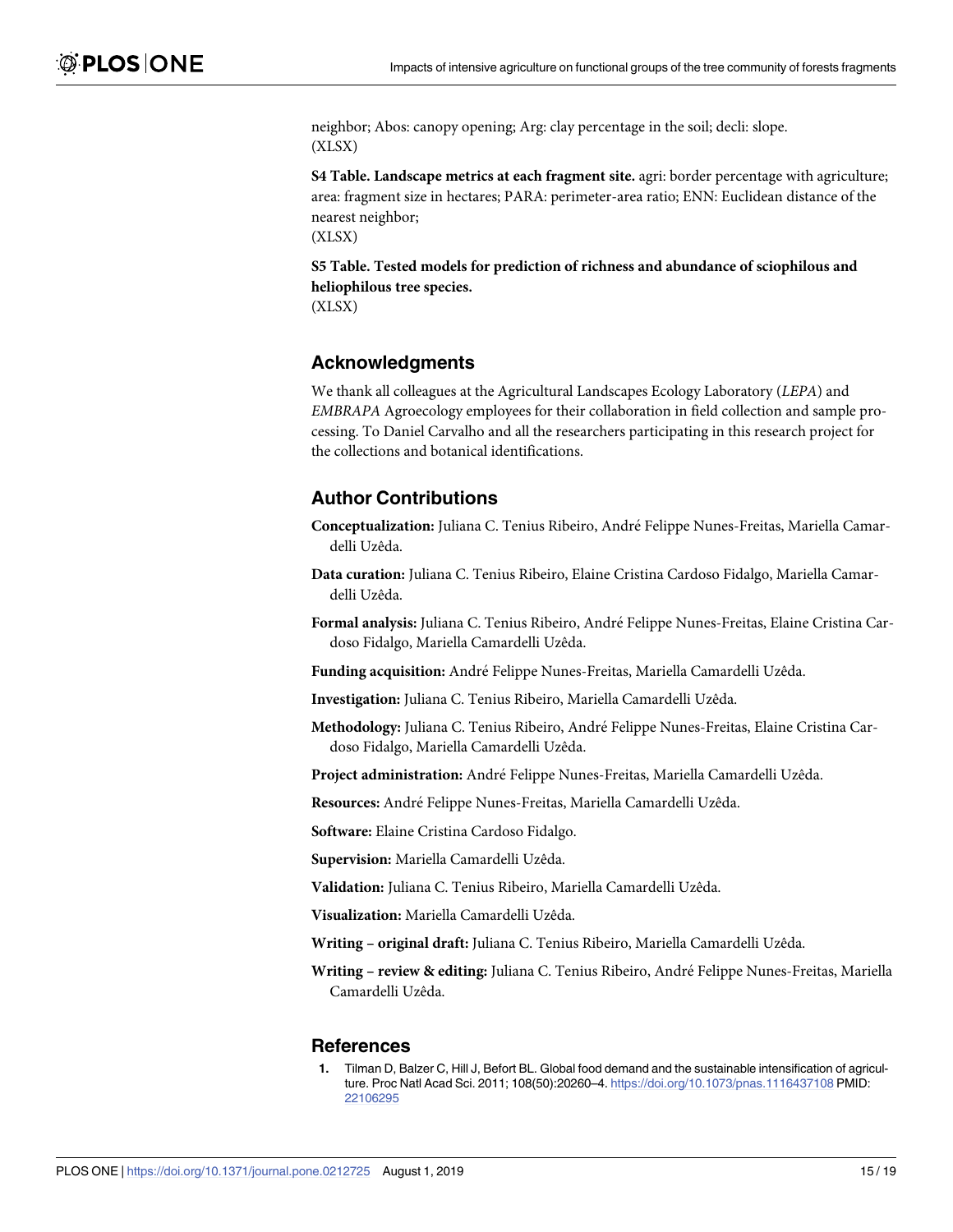- <span id="page-15-0"></span>**[2](#page-1-0).** Tscharntke T, Clough Y, Wanger TC, Jackson L, Motzke I, Perfecto I, et al. Global food security, biodiversity conservation and the future of agricultural intensification. Biol Conserv. 2012; 151(1):53–9.
- **[3](#page-1-0).** Green RE, Cornell SJ, Scharlemann JPW, Balmford A. Farming and the fate of wild nature. Science (80-). 2005; 307:550–5.
- **[4](#page-1-0).** Moran C, Catterall CP. Responses of seed-dispersing birds to amount of rainforest in the landscape around fragments. Conserv Biol. 2014; 28(2):551–60. <https://doi.org/10.1111/cobi.12236> PMID: [24548306](http://www.ncbi.nlm.nih.gov/pubmed/24548306)
- **[5](#page-1-0).** Foley JA, Ramankutty N, Brauman KA, Cassidy ES, Gerber JS, Johnston M, et al. Solutions for a cultivated planet. Nature. 2011; 478(7369):337–42. <https://doi.org/10.1038/nature10452> PMID: [21993620](http://www.ncbi.nlm.nih.gov/pubmed/21993620)
- **[6](#page-1-0).** Balmford A, Amano T, Bartlett H, Chadwick D, Collins A, Edwards D, et al. The environmental costs and benefits of high-yield farming. Nat Sustain. 2018; 1(9):477–85. PMID: [30450426](http://www.ncbi.nlm.nih.gov/pubmed/30450426)
- **[7](#page-1-0).** Food and Agricultural Organization of the United Nations (FAO). State of the World's Forests 2016. Forests and agriculture: land-use challenges and opportunities. Rome; 2016. 107 p. [Online]. Available from: <http://www.fao.org/3/a-i5588e.pdf>
- **[8](#page-1-0).** Jackson HB, Fahrig L. Habitat loss and fragmentation. Encycl Biodivers. 2000; 4:50–8.
- **[9](#page-1-0).** Perfecto I, Vandermeer J. Biodiversity Conservation in Tropical Agroecosystems. 2008; 200:173–200.
- **10.** Phalan B, Onial M, Balmford A, Green RE. Reconciling Food Production and. Science. 2011; 333:1289–91. <https://doi.org/10.1126/science.1208742> PMID: [21885781](http://www.ncbi.nlm.nih.gov/pubmed/21885781)
- **11.** Tittonell P. Ecological intensification of agriculture-sustainable by nature. Curr Opin Environ Sustain. 2014; 8:53–61.
- **[12](#page-1-0).** Fahrig L, Girard J, Duro D, Pasher J, Smith A, Javorek S, et al. Farmlands with smaller crop fi elds have higher within- fi eld biodiversity. Agric Ecosyst Environ. 2015; 200:219–34.
- **[13](#page-1-0).** Harper KA, Macdonald SE, Burton PJ, Chen J, Brosofske KD, Saunders SC, et al. Edge Influence on Forest Structure and Composition in Fragmented Landscapes\rInfluencia del Borde sobre la Composición y Estructura de Bosques en Paisajes Fragmentados. Conserv Biol. 2005; 19(3):768–82.
- **[14](#page-1-0).** Ewers RM, Didham RK. Confounding factors in the detection of species responses to habitat fragmentation. Biol Rev Camb Philos Soc. 2006; 81(1):117–42. <https://doi.org/10.1017/S1464793105006949> PMID: [16318651](http://www.ncbi.nlm.nih.gov/pubmed/16318651)
- **[15](#page-1-0).** Laurance WF, Camargo JLC, Luizão RCC, Laurance SG, Pimm SL, Bruna EM, et al. The fate of Amazonian forest fragments: A 32-year investigation. Biol Conserv. 2011; 144(1):56–67.
- **[16](#page-1-0).** Murcia C. Edge effects in fragmented forests: Implications for conservation. Vol. 10, Trends in Ecology and Evolution. 1995. p. 58–62. [https://doi.org/10.1016/S0169-5347\(00\)88977-6](https://doi.org/10.1016/S0169-5347(00)88977-6) PMID: [21236953](http://www.ncbi.nlm.nih.gov/pubmed/21236953)
- **[17](#page-1-0).** Laurance WF, Nascimento HEM, Laurance SG, Andrade A, Ribeiro JELS, Giraldo JP, et al. Rapid decay of tree-community composition in Amazonian forest fragments. Proc Natl Acad Sci U S A. 2006; 103(50):19010–19014. <https://doi.org/10.1073/pnas.0609048103> PMID: [17148598](http://www.ncbi.nlm.nih.gov/pubmed/17148598)
- **18.** Oliveira MA, Santos AMM, Tabarelli M. Profound impoverishment of the large-tree stand in a hyperfragmented landscape of the Atlantic forest. For Ecol Manage. 2008; 256(11):1910–1917.
- **[19](#page-12-0).** Santos BA, Peres CA, Oliveira MA, Grillo A, Alves-Costa CP, Tabarelli M. Drastic erosion in functional attributes of tree assemblages in Atlantic forest fragments of northeastern Brazil. Biol Conserv. 2008; 141(1):249–260.
- **[20](#page-1-0).** Andrade ER, Jardim JG, Santos BA, Melo FPL, Talora DC, Faria D, et al. Effects of habitat loss on taxonomic and phylogenetic diversity of understory Rubiaceae in Atlantic forest landscapes. For Ecol Manage. 2015; 349:73–84.
- **[21](#page-1-0).** Melo FPL, Lemire D, Tabarelli M. Extirpation of large-seeded seedlings from the edge of a large Brazilian Atlantic forest fragment. Ecoscience. 2007; 14(1):124–129.
- **[22](#page-1-0).** Laurance WF, Vasconcelos HL. Consequências ecológicas da fragmentação florestal na amazônia. Oecologia Bras. 2009; 13(03):434–451.
- **[23](#page-1-0).** Chabrerie O, Jamoneau A, Gallet-Moron E, Decocq G. Maturation of forest edges is constrained by neighbouring agricultural land management. J Veg Sci. 2013; 24(1):58–69.
- **24.** Carmo AB, Vasconcelos HL, Arau´jo GM. Estrutura da comunidade de plantas lenhosas em fragmentos de cerrado: relação com o tamanho do fragmento e seu nível de perturbação. Rev Bras Botânica. 2011; 34(1):31–38.
- **[25](#page-1-0).** Lambert AM, Dudley TL, Robbins J. Nutrient enrichment and soil conditions drive productivity in the large-statured invasive grass Arundo donax. Aquat Bot. 2014; 112:16–22.
- **[26](#page-1-0).** Benitez Malvido J. Impact of forest fragmentation on seedling abundance in a tropical rain forest. Conserv Biol. 1998; 12(2):380–389.
- **[27](#page-1-0).** Fédoroff E, Ponge JF, Dubs F, Fernández-González F, Lavelle P. Small-scale response of plant species to land-use intensification. Agric Ecosyst Environ. 2005; 105(1–2):283–290.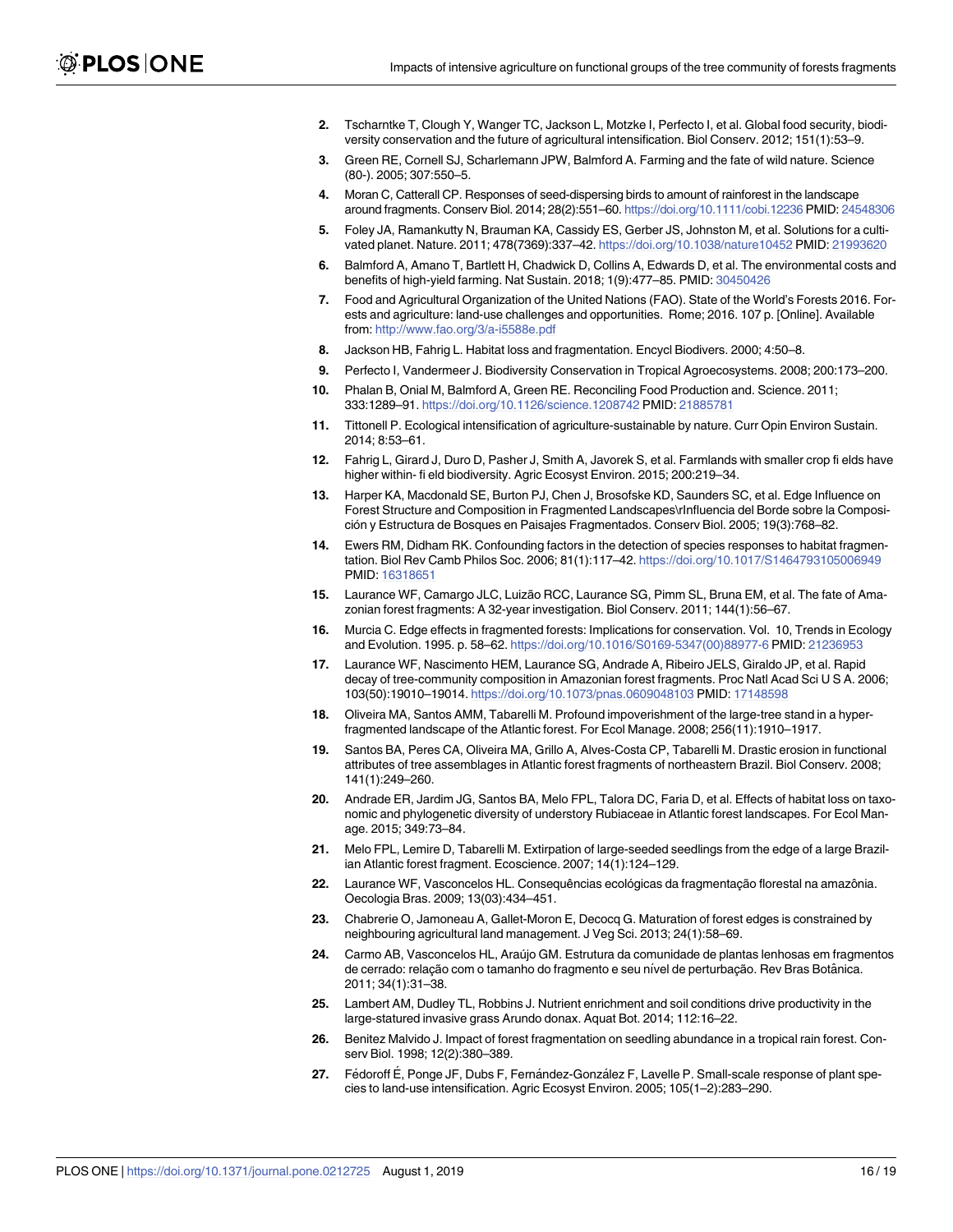- <span id="page-16-0"></span>**[28](#page-1-0).** Duncan DH, Dorrough J, White M, Moxham C. Blowing in the wind? Nutrient enrichment of remnant woodlands in an agricultural landscape. Landsc Ecol. 2008; 23(1):107–119.
- **[29](#page-1-0).** Uzêda MC, Fidalgo ECC, Moreira RV de S, Fontana A, Donagemma GK. Eutrofização de solos e comunidade arbórea em fragmentos de uma paisagem agrícola. Pesqui Agropecu Bras. 2016; 51 (9):1120–1130.
- **[30](#page-1-0).** John R, Dalling JW, Harms KE, Yavitt JB, Stallard RF, Mirabello M. Soil nutrients influence spatial distributions of tropical tree species. Proc Natl Acad Sci. 2007; 3(104):864–869.
- **[31](#page-12-0).** Laurance WF, Fearnside PM, Laurance SG, Delamonica P, Lovejoy TE, Rankin-De Merona JM, et al. Relationship between soils and Amazon forest biomass: A landscape-scale study. For Ecol Manage. 1999; 118(1–3):127–138.
- **[32](#page-2-0).** Laurance SGW, Laurance WF, Andrade A, Fearnside PM, Harms KE, Vicentini A, et al. Influence of soils and topography on Amazonian tree diversity: A landscape-scale study. J Veg Sci. 2010; 21(1):96– 106.
- **[33](#page-1-0).** Gourlet-fleury S, Rossi V, Rejou-mechain M, Freycon V, Cornu G, Ge J, et al. Environmental filtering of dense-wooded species controls above-ground biomass stored in African moist forests. J Ecol. 2011; (99):981–990.
- **[34](#page-12-0).** Bentos Tony Vizcarra, Nascimento HEM, Vizcarra MA, Williamson GB. Forest Ecology and Management Effects of lightgaps and topography on Amazon secondary forest: Changes in species richness and community composition. For Ecol Manage. 2017; 396:124–31.
- **[35](#page-11-0).** Becknell JM, Powers JS. Stand age and soils as drivers of plant functional traits and aboveground biomass in secondary tropical dry forest. 2014; 613:604–613.
- **[36](#page-1-0).** Martins KG, Marques MCM, Santos E dos, Marques R. Forest Ecology and Management Effects of soil conditions on the diversity of tropical forests across a successional gradient. For Ecol Manage. 2015; 349:4–11.
- **[37](#page-1-0).** Wright SJ, Yavitt JB, Wurzburger N, Turner BI, Tanner EVJ, Sayer EJ, et al. Potassium, phosphorus, or nitrogen limit root allocation, tree growth, or litter production in a lowland tropical forest. Ecology. 2011; 92(8):1616–1625. PMID: [21905428](http://www.ncbi.nlm.nih.gov/pubmed/21905428)
- **38.** Santiago LS, Wright SJ, Harms KE, Yavitt JB, Korine C, Garcia MN, et al. Tropical tree seedling growth responses to nitrogen, phosphorus and potassium addition. J Ecol. 2012; 100(2):309–316.
- **[39](#page-1-0).** Mayor JR, Wright SJ, Turner BL. Species-specific responses of foliar nutrients to long-term nitrogen and phosphorus additions in a lowland tropical forest. J Ecol. 2014; 102(1):36–44.
- **[40](#page-1-0).** Alvarez-Clare S, Mack MC. Do foliar, litter, and root nitrogen and phosphorus concentrations reflect nutrient limitation in a lowland tropical wet forest? PLoS One. 2015; 10(4):1–16.
- **[41](#page-1-0).** Vitousek PM, Porder S, Houlton BZ, Chadwick OA. Terrestrial phosphorus limitation: Mechanisms, implications, and nitrogen-phosphorus interactions. Ecol Appl. 2010; 20(1):5–15. PMID: [20349827](http://www.ncbi.nlm.nih.gov/pubmed/20349827)
- **[42](#page-1-0).** Sardans J, Penuelas J. The Role of Plants in the Effects of Global Change on Nutrient Availability and Stoichiometry in the Plant-Soil System. Plant Physiol. 2012; 160(4):1741–1761. [https://doi.org/10.](https://doi.org/10.1104/pp.112.208785) [1104/pp.112.208785](https://doi.org/10.1104/pp.112.208785) PMID: [23115250](http://www.ncbi.nlm.nih.gov/pubmed/23115250)
- **[43](#page-1-0).** Toledo JJ de, Magnusson WE, Castilho C V, Nascimento HEM. Forest Ecology and Management How much variation in tree mortality is predicted by soil and topography in Central Amazonia? For Ecol Manage. 2011; 262:331–338.
- **[44](#page-2-0).** Resende CL, Scarano FR, Assad ED, Joly CA, Metzger JP, Strassburg BBN, et al. From hotspot to hopespot: An opportunity for the Brazilian Atlantic Forest. Perspect Ecol Conserv. 2018; 16:208–214.
- **[45](#page-2-0).** Joly CA, Metzger JP, Tabarelli M. Tansley review Experiences from the Brazilian Atlantic Forest: ecological findings and conservation initiatives. New Phytol. 2014; 204:459-473. [https://doi.org/10.1111/](https://doi.org/10.1111/nph.12989) [nph.12989](https://doi.org/10.1111/nph.12989) PMID: [25209030](http://www.ncbi.nlm.nih.gov/pubmed/25209030)
- **[46](#page-2-0).** Swaine MD, Whitmore TC. On the definition of ecological species groups in tropical rain forests. Vegetatio. 1988; 75:81–86.
- **[47](#page-2-0).** Spasojevic MJ, Harline K, Stein C, Mangan SA, Myers JA. Landscape context mediates the relationship between plant functional traits and decomposition. 2019; 438:377–391.
- **[48](#page-2-0).** Fidalgo ECC, Pedreira B da CCG, Abreu MB de, Moura IB de, Godoy MDP. Uso e Cobertura da Terra na Bacia Hidrográfica do Rio Guapi-Macacu. Embrapa Doc. 2008; 105:32.
- **[49](#page-2-0).** Veloso HP, Rangel Filho AL, Lima JCA. Classificação da vegetação brasileira, adaptada a um sistema universal. IBGE, Depa. Rio de Janeiro; 1991. 124 p.
- **[50](#page-4-0).** Laurance WF, Lovejoy TE, Vasconcelos HL, Bruna EM, Didham RK, Stouffer PC, et al. Ecosystem Decay of Amazonian Forest Fragments: a 22-Year Investigation. Conserv Biol. 2002; 16(3):605–18.
- **[51](#page-4-0).** Maciel M de NM, Watzlawick LF, Schoeninger ER, Yamaji FM. Classificação ecológica das espécies arbóreas. Rev Acadêmica ciências agrárias e Ambient. 2003; 1(2):69–78.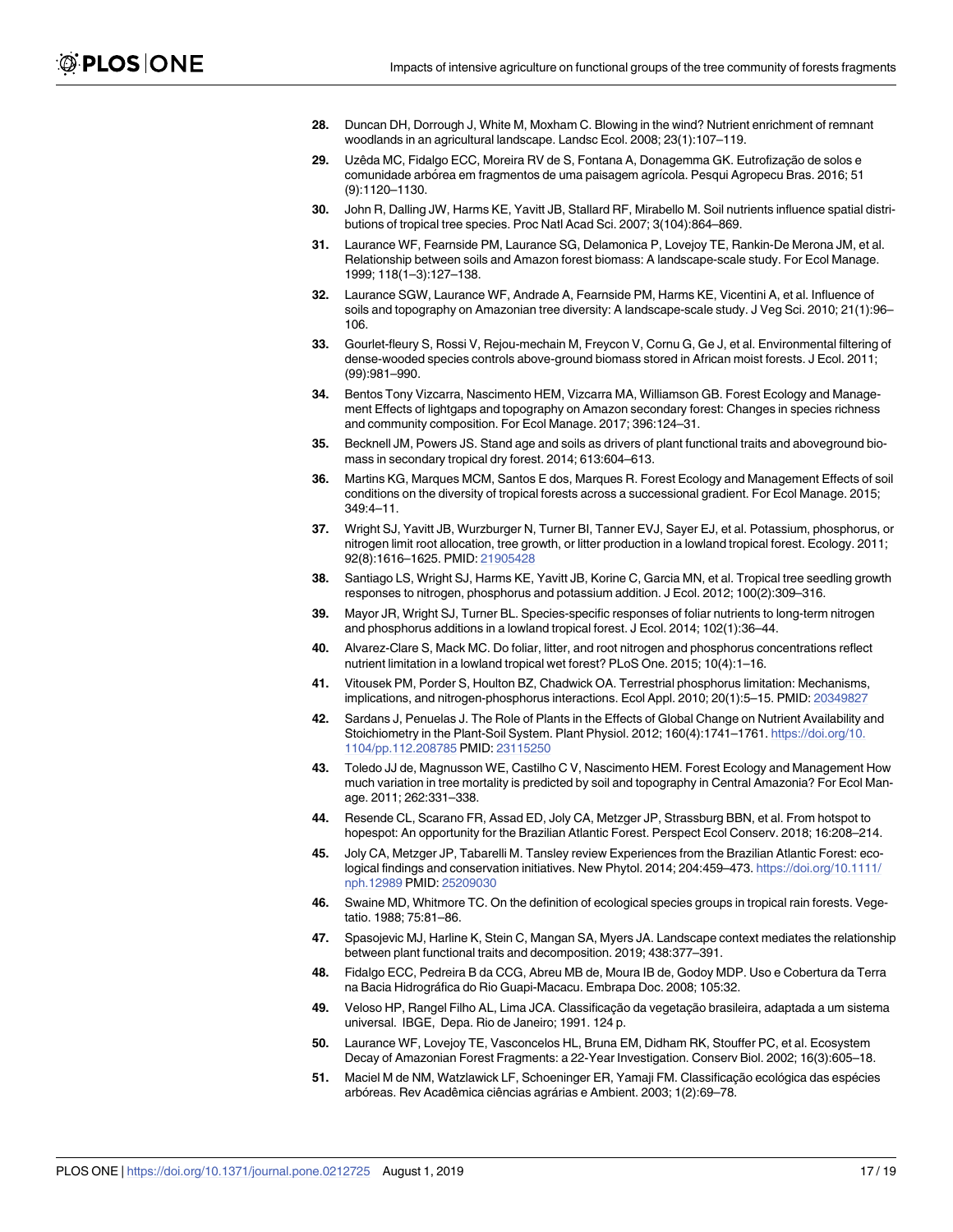- <span id="page-17-0"></span>**52.** Peixoto GL, Martins SV, Silva AF da, Silva E. Composição florística do componente arbóreo de um trecho de Floresta Atlântica na Área de Protecão Ambiental da Serra da Capoeira Grande, Rio de Janeiro, RJ, Brasil. Acta Bot Brasilica. 2004; 18(1):151–60.
- **53.** Carvalho FA, Nascimento MT, Braga JMA. Composição e riqueza florística do componente arbóreo da Floresta Atlântica submontana na região de Imbaú, Município de Silva Jardim, RJ. Acta Bot Brasilica. 2006; 20(3):727–740.
- **54.** Sobrinho VG, Schneider PR. Bioeconomic Analysis of Carbon Forest Sequestration and of the Ecological Debt: An Application to the Case of Rio Grande Do Sul. Cienc Florest. 2008; 18(4):493–510.
- **[55](#page-4-0).** Finotti R, Kurtz BC, Cerqueira R, Garay I. Variations in structure, floristic composition and successional characteristics of forest fragments of the Guapiacu river basin (Guapimirim/Cachoeiras de Macacu, RJ, Brazil). Acta Bot Brasilica. 2012; 26(2):464–475.
- **[56](#page-4-0).** Mueller-Dombois D, Ellemberg H. Aims and methods of vegetation ecology. New York: J Wiley; 1974. 547 p.
- **[57](#page-5-0).** Donagema GK, Campos DVB de, Calderano SB, Teixeira WG, Viana JHM (Org.). Manual de Me´todos de Ana´lise de Solo. 2nd ed. rev. Embrapa Documentos. Rio de Janeiro; 2011. (Documentos 132).
- **[58](#page-5-0).** Engelbrecht B, Herz H. Evaluation of different methods to estimate understorey light conditions in tropical forests. J Trop Ecol. 2001; 17:207–224.
- **[59](#page-5-0).** Frazer, Gordon W, Canham CD, Lertzman KP. Gap Light Analyzer (GLA), Version 2.0: Imaging software to extract canopy structure and gap light transmission indices from true-colour fisheye photographs, users manual and program documentation. Copyright © 1999: Simon Fraser University, Burnaby, British Columbia, and the Institute of Ecosystem Studies. 1999.
- **[60](#page-5-0).** Pedreira B da CCG, Fidalgo ECC, Prado RB, Fadul MJ do A, Bastos, EC, Silva SA da, Zainer NG, et al. Dinâmica de uso e cobertura da terra nas bacias hidrográficas do Guapi-Macacu e Caceribu–RJ. Rio de Janeiro; 2009. (Boletim de Pesquisa e Desenvolvimento). Report No.: 136.
- **[61](#page-6-0).** McGarigal K. Fragstats: user guideline. Version 3 [Internet]. Available from: [http://www.umass.edu/](http://www.umass.edu/landeco/research/fragstats/documents/Userguidelines/Userguidelinescontent.htm) [landeco/research/fragstats/documents/Userguidelines/Userguidelinescontent.htm](http://www.umass.edu/landeco/research/fragstats/documents/Userguidelines/Userguidelinescontent.htm)
- **[62](#page-6-0).** Dufrene M, Legendre P. Species Assemblages and Indicator Species: The Need for a Flexible Asymmetrical Approach. Ecol Monogr [Internet]. 1997 Aug; 67(3):345–366. Available from: [http://www.jstor.](http://www.jstor.org/stable/2963459?origin=crossref) [org/stable/2963459?origin=crossref](http://www.jstor.org/stable/2963459?origin=crossref)
- **[63](#page-6-0).** R. Core Team. R: A language and environment for statistical computing. Viena: R Foundation for Statistical Computing; 2016.
- **[64](#page-6-0).** Burnham KP, Anderson D. Model selection and multimodel inference. 2nd ed. New York: Springer US; 2002. 488 p.
- **[65](#page-10-0).** Didham RK, Barker GM, Bartlam S, Deakin EL, Denmead LH, Fisk LM, et al. Agricultural intensification exacerbates spillover effects on soil biogeochemistry in adjacent forest remnants. PLoS One. 2015; 10  $(1):1-32$
- **[66](#page-10-0).** Thimonier A, Dupouey JL, Timbal J. Floristic changes in the herb-layer vegetation of a deciduous forest in the Lorraine Plain under the influence of atmospheric deposition. For Ecol Manage. 1992; 55:149– 167.
- **67.** Thimonier A, Dupouey JL, Bost F, Becker M. Simultaneous eutrophication and acidification of a forest ecosystem in North-East France. New Phytol. 1994; 126(3):533–539.
- **68.** Boutin C, Jobin B. Intensity of Agricultural Practices and Effects on Adjacent Habitats. Ecol Appl. 1998 May; 8(2):544–557. Available from: <http://www.jstor.org/stable/2641092?origin=crossref>
- **[69](#page-10-0).** Demchik MC, Sharpe WE. Forest floor plant response to lime and fertilizer before and after partial cutting of a northern red oak stand on an extremely acidic soil in Pennsylvania, USA. For Ecol Manage. 2001; 144(1–3):239–244.
- **[70](#page-11-0).** CHAPIN III FS, M. VP, Van Cleve K. The nature of nutrient limitation in plant communities. Am Nat. 1986; 127(1):48–58.
- **[71](#page-11-0).** Baker TR, Swaine MD, Burslem DFRP. Variation in tropical forest growth rates: Combined effects of functional group composition and resource availability. Perspect Plant Ecol Evol Syst. 2003; 6:21–36.
- **[72](#page-11-0).** Magrach A, Laurance WF, Larrinaga AR, Santamaria L. Meta-analysis of the effects of forest fragmentation on interspecific interactions. Conserv Biol. 2014; 28(5):1342–8. [https://doi.org/10.1111/cobi.](https://doi.org/10.1111/cobi.12304) [12304](https://doi.org/10.1111/cobi.12304) PMID: [24725007](http://www.ncbi.nlm.nih.gov/pubmed/24725007)
- **73.** Gascon C, Lovejoy TE, Bierregaard RO, Malcolm JR, Stouffer PC, Vasconcelos HL, et al. Matrix habitat and species richness in tropcial forest remnants. Biol Conserv. 1999; 91:223–229.
- **[74](#page-11-0).** Benítez-Malvido J, Martínez-Ramos M. Influence of Edge Exposure on Tree Seedling Species Recruitment in Tropical Rain Forest Fragments. Biotropica. 2003; 35(4):530–541.